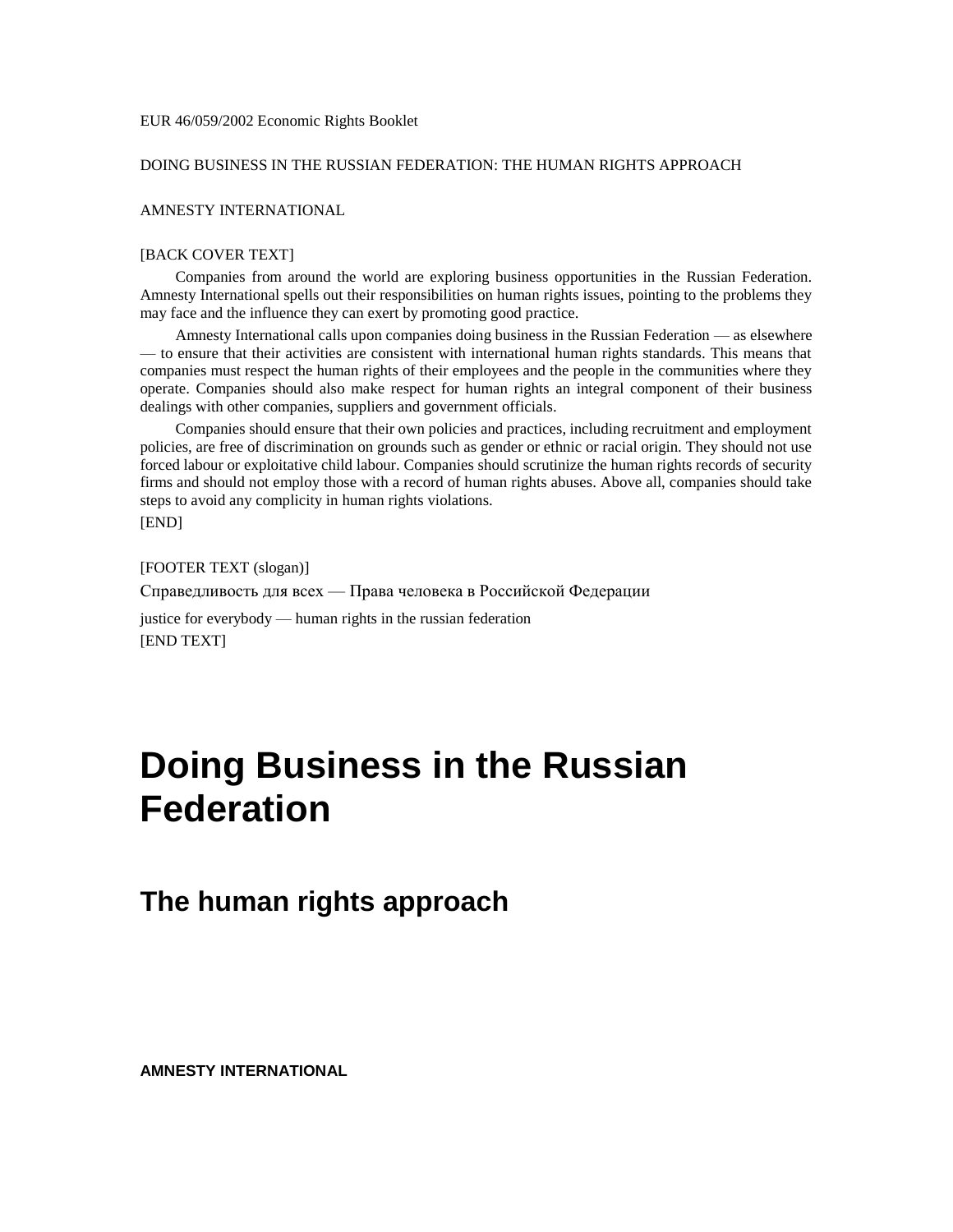**Amnesty International calls on all organizations within society, including companies and business operations in general, to respect and promote human rights. Amnesty International takes no position on whether or not companies should do business in, or with, the Russian Federation.** 

**cover: © AI**

Amnesty International is a worldwide voluntary activist movement working for human rights. It is independent of any government, political persuasion or religious creed. It does not support or oppose any government or political system, nor does it support or oppose the views of those whose rights it seeks to protect. It is concerned solely with the impartial protection of human rights.

Amnesty International's vision is of a world in which every person enjoys all the human rights enshrined in the Universal Declaration of Human Rights and other international human rights standards.

Amnesty International undertakes research and action focused on preventing and ending grave abuses of the rights to physical and mental integrity, freedom of conscience and expression, and freedom from discrimination. In this context it:

- seeks the release of prisoners of conscience: these are people detained for their political, religious or other conscientiously held beliefs or because of their ethnic origin, sex, colour, language, national or social origin, economic status, birth or other status – who have not used or advocated violence;
- works for fair and prompt trials for all political prisoners;
- opposes without reservation the death penalty, torture and other cruel, inhuman or degrading treatment or punishment;
- campaigns for an end to political killings and "disappearances";
- calls on governments to refrain from unlawful killings in armed conflict;
- calls on armed political groups to end abuses such as the detention of prisoners of conscience, hostage-taking, torture and unlawful killings;
- opposes abuses by non-state actors where the state has failed to fulfil its obligations to provide effective protection;
- campaigns for perpetrators of human rights abuses to be brought to justice;
- seeks to assist asylum-seekers who are at risk of being returned to a country where they might suffer serious abuses of their human rights;
- opposes certain grave abuses of economic, social and cultural rights.

Amnesty International also seeks to:

- cooperate with other non-governmental organizations, the United Nations and regional intergovernmental organizations;
- ensure control of international military, security and police relations, to prevent human rights abuses;
- organize human rights education and awareness raising programs.

Amnesty International is a democratic, self-governing movement with more than a million members and supporters in over 140 countries and territories. It is funded largely by its worldwide membership and public donations.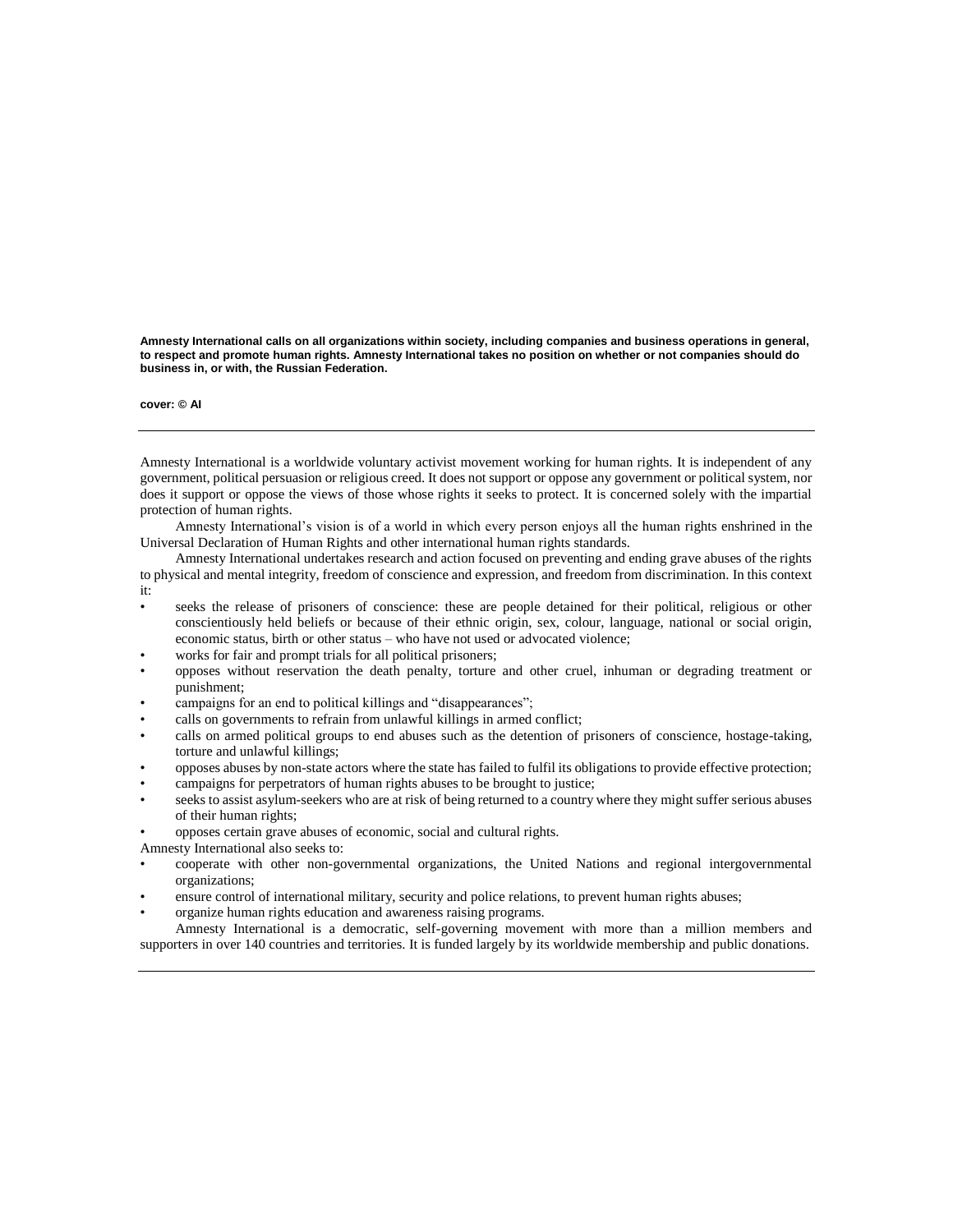# **Doing Business in the Russian Federation**

### **The human rights approach**

**AMNESTY INTERNATIONAL**

First published in 2002 by Amnesty International Publications International Secretariat Peter Benenson House 1 Easton Street London WC1X ODW United Kingdom

www.amnesty.org

© Copyright Amnesty International Publications 2002 ISBN: 0-86210-324-X AI Index: EUR 46/059/2002 Original language: English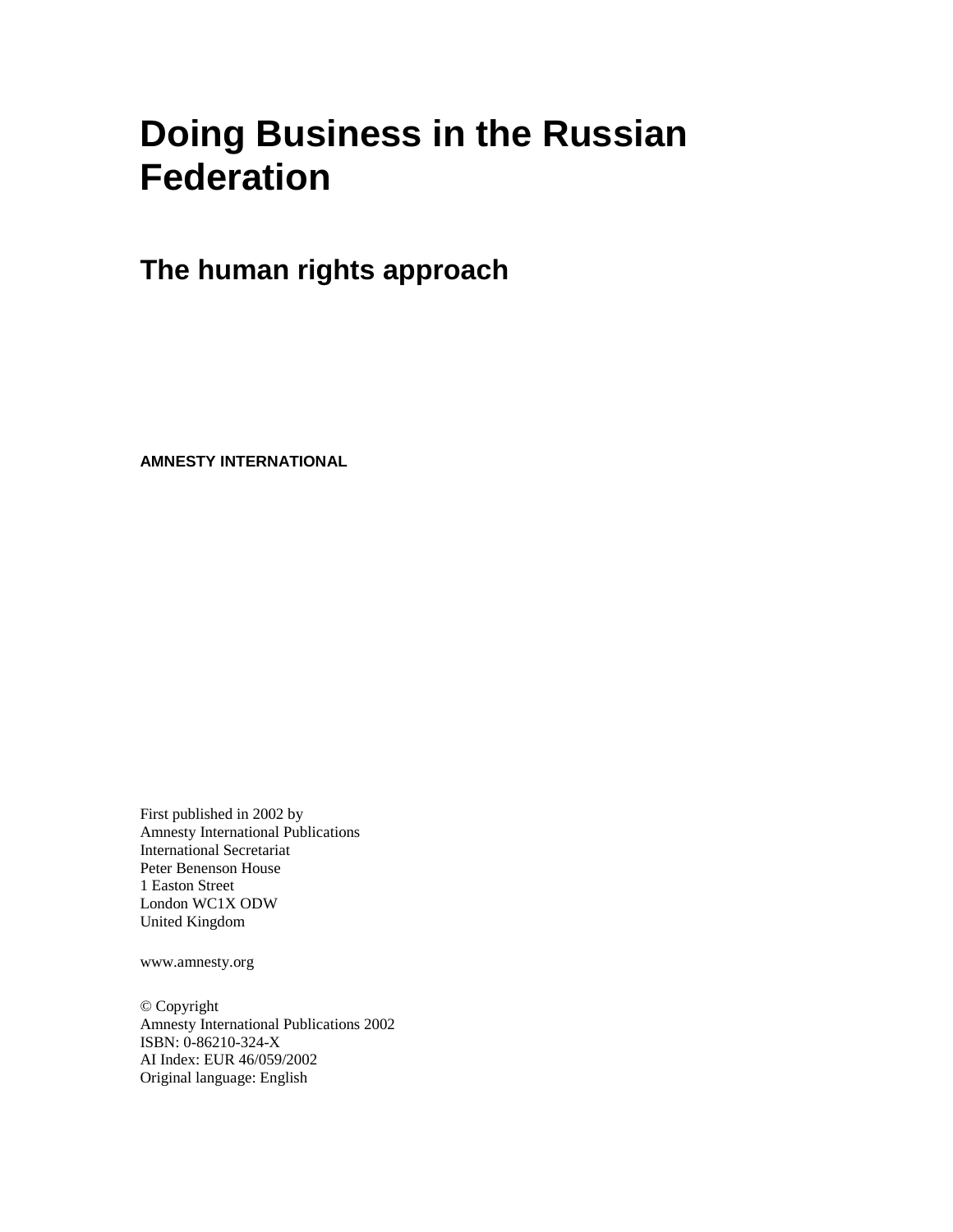Printed by: Blackmore Ltd, Dorset, United Kingdom

All rights reserved.

No part of this publication may be reproduced, stored in a retrieval system, or transmitted, in any form or by any means, electronic, mechanical, photocopying, recording and/or otherwise without the prior permission of the publishers.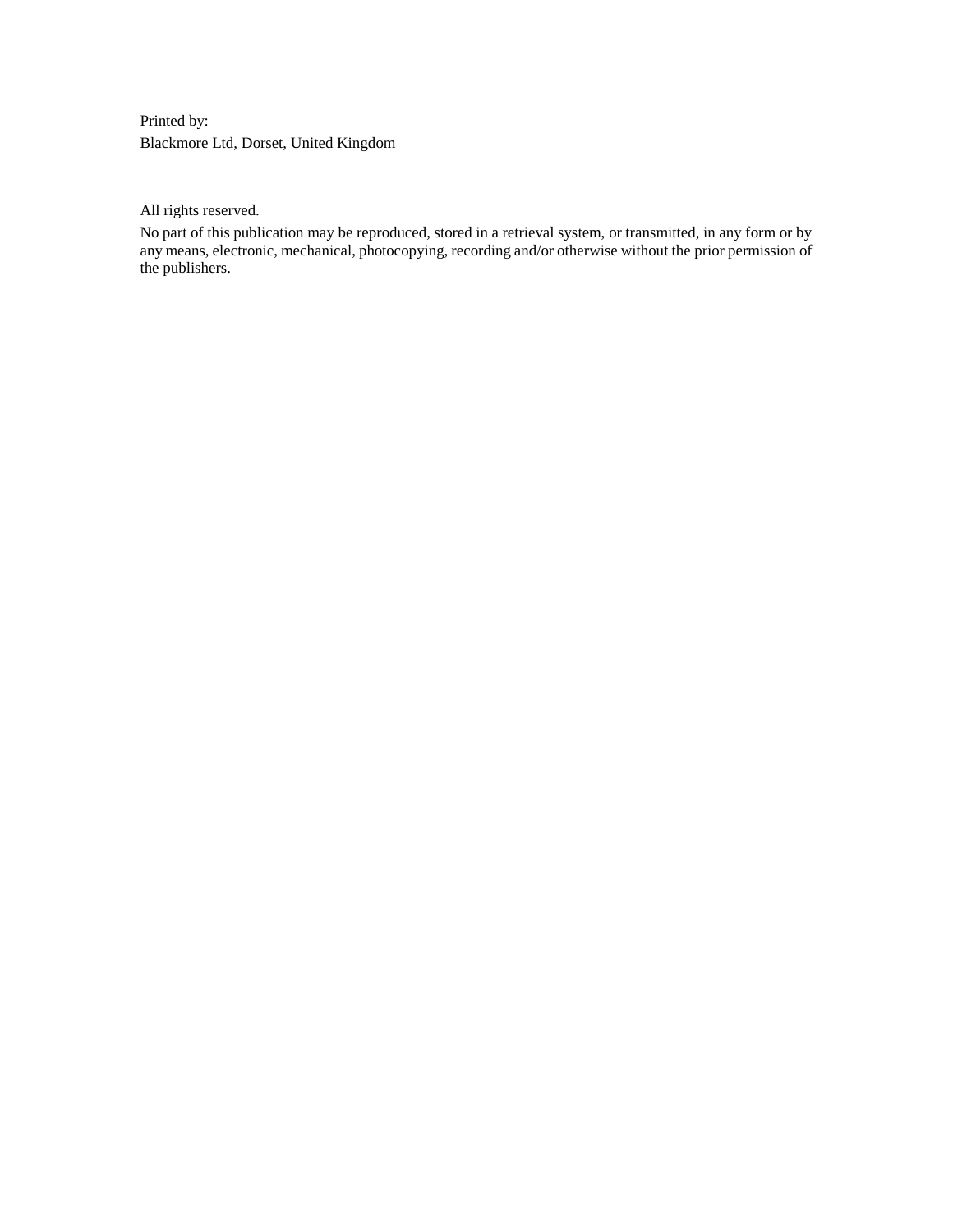## **Contents**

| Doing business in the Russian Federation: the human rights approach                           |    | 1 |  |
|-----------------------------------------------------------------------------------------------|----|---|--|
| Harsh realities                                                                               | 2  |   |  |
| What needs to be done                                                                         | 3  |   |  |
| Company conduct and human rights standards                                                    | 5  |   |  |
| Do human rights standards apply to companies?                                                 | 8  |   |  |
| The Russian economy today                                                                     | 10 |   |  |
| Investors return                                                                              | 10 |   |  |
| Russian oil: the driving force                                                                | 11 |   |  |
| The business climate                                                                          | 14 |   |  |
| Widespread distrust                                                                           | 15 |   |  |
| Unwritten rules                                                                               | 16 |   |  |
| Corruption: a human rights issue                                                              | 18 |   |  |
| Corruption and international human rights law                                                 | 19 |   |  |
| Corruption in the Russian Federation                                                          | 21 |   |  |
| Anti-corruption initiatives                                                                   | 22 |   |  |
| Human rights violations in the Russian Federation                                             | 24 |   |  |
| Human rights violated in the criminal justice system                                          | 25 |   |  |
| Discrimination and ethnically motivated violence                                              | 26 |   |  |
| Restrictions on freedom of expression                                                         | 27 |   |  |
| The conflict in Chechnya                                                                      | 28 |   |  |
| What companies can do                                                                         | 30 |   |  |
| Write your own code of conduct                                                                | 30 |   |  |
| Avoid corrupt practices                                                                       | 31 |   |  |
| Ensure respect for human rights                                                               | 31 |   |  |
| Do not feed the trade in conflict diamonds                                                    | 32 |   |  |
| Make information public                                                                       | 32 |   |  |
| UN Global Compact: a useful tool                                                              | 32 |   |  |
| Use your influence to promote human rights                                                    | 33 |   |  |
| Appendix 1. Amnesty International's Human Rights Principles For Companies 34                  |    |   |  |
| Appendix 2. Ratification Status of the OECD Convention on Combating Bribery of Foreign Public |    |   |  |
| <b>Officials in International Business Transactions</b>                                       | 37 |   |  |
| <b>Endnotes</b>                                                                               | 39 |   |  |

# **Doing business in the Russian Federation:**

the human rights approach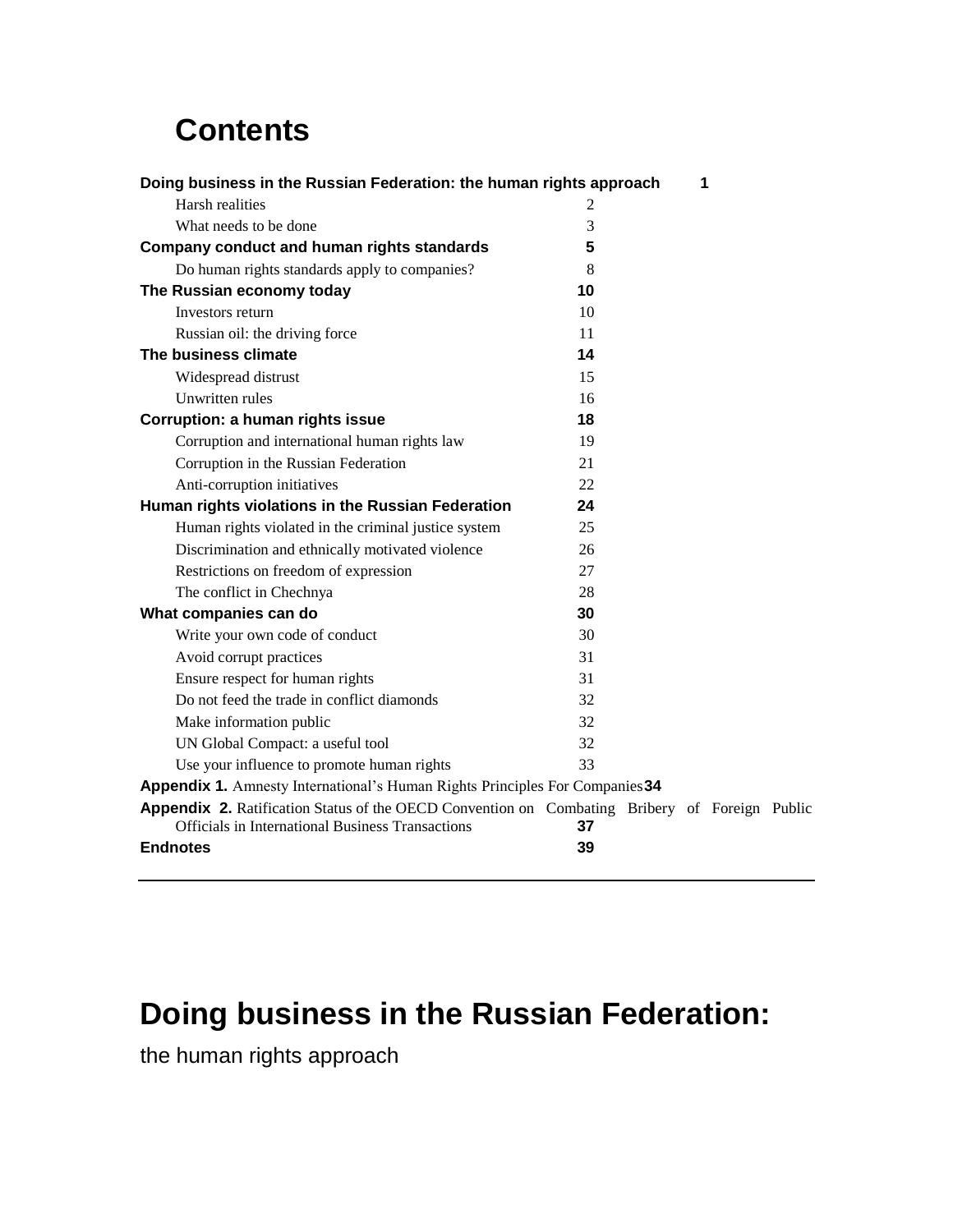Companies from around the world are interested in doing business in the Russian Federation. Amnesty International believes not only that such companies should ensure that they are not involved in human rights abuses, but also that they can play an important role in promoting respect for human rights.

#### [sidebox]

Amnesty International asks companies to include human rights in their framework when they assess the risks of operating in the Russian Federation, and to consider the impact of their activities on human rights. [end box]

Businesses are drawn to the Russian Federation for many reasons, including the country's abundant reserves of oil and gas, and Siberia's enormous mineral wealth. The workforce is highly educated, and, compared with many of its international counterparts, relatively low-paid. The decline in the value of the ruble means that Russian products and services are comparatively inexpensive. The Russian Federation under President Vladimir Putin is seen as an ally of the West, and after some turbulent years, political stability and economic growth have been restored.

After the emergence of the Russian Federation from the collapsing Soviet Union (USSR) in 1991, a new form of government elected by popular vote emerged. The economy was opened up to the free market, and a new Constitution and many legal reforms were introduced. However, economic liberalization was not accompanied by the creation of effective regulatory mechanisms. Some people made great gains, while many faced increased hardship and insecurity. In the political sphere there has been a marked increase in freedom of expression and movement. There has also been a growth in nationalist and separatist movements. On the human rights front, some of the gross violations for so long associated with the former Soviet Union have been eradicated, but widespread abuses by Russian law enforcement officials and security forces persist, often in a climate of impunity.

#### [sidebox]

Amnesty International takes no position on doing business in, or with, the Russian Federation. Amnesty International neither supports businesses operating there, nor calls for their withdrawal. The decision to invest or trade in the Russian Federation is that of the business alone.

[end box]

Despite the Russian Federation's economic potential and political reforms, it remains a difficult place to do business.<sup>1</sup> For an economy of its size, foreign direct investment is low.2 Companies have routinely complained about failures on the part of central and local government to respect the rule of law, lack of transparency in decision-making and policy formulation, the unsafe business climate, the influence of organized crime and pervasive corruption.

Businesses from around the world often choose to ignore the human rights records of the countries where they operate. One of the arguments used is that business interests and requirements are unrelated to human rights. That is simply not the case. The Russian Federation's record on human rights has a direct impact on business interests, and companies can influence the human rights climate by their own policies and practices.

#### [sidebox]

Amnesty International is not singling out the Russian Federation. The tools of good corporate conduct are universal, and apply to every country. Amnesty International has in the past produced material for businesses operating in China and Saudi Arabia.3 This booklet aims to increase awareness among business executives of some of the human rights issues in the Russian Federation and what their companies can do to promote human rights.

[end box]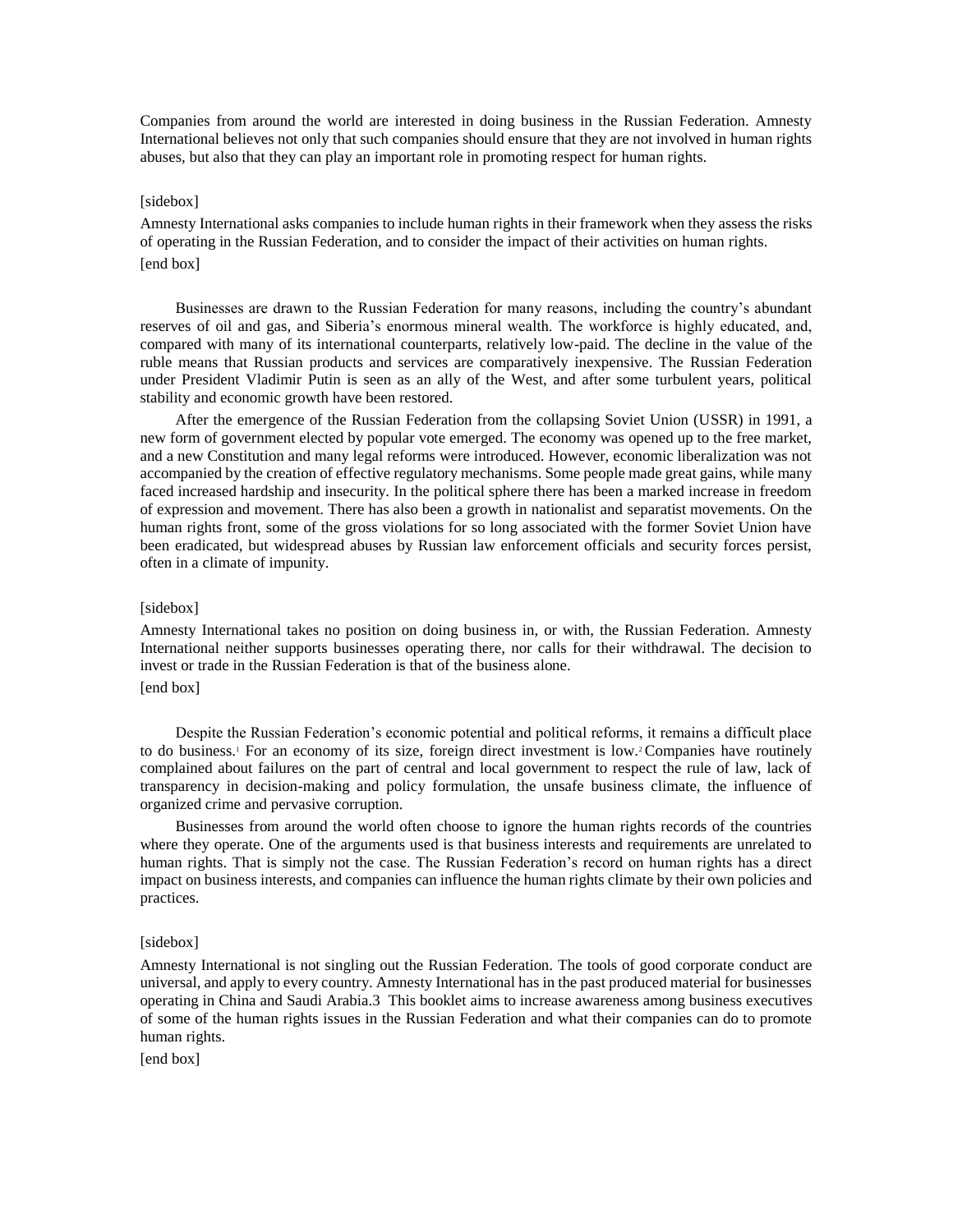#### **Harsh realities**

#### **"The only real business (in Russia) is politics, and it will always be thus."**<sup>4</sup>

*Mikhail Khodorkovsky, Chairman of Yukos Oil, one of the biggest Russian companies*

The Russian Federation faces numerous economic and social problems. The rapid restructuring of the economy has led to widening disparities of income, and more than 80 million people live in poverty in the Russian Federation, out of a total population of approximately 144 million. The gap between rich and poor regions is also widening. For example, the average Muscovite earns 17 times more than residents of Ingushetia. In 1997, Moscow contributed 46 per cent of the country's tax revenues. There are growing numbers of deaths from HIV/AIDS and alcohol abuse,<sup>5</sup> exacerbated by rising poverty and the decline in social health provision. The population is falling sharply.<sup>6</sup> Russian planners are also worried about a brain drain, as engineers and scientists emigrate to the USA, Israel and parts of Europe.

Human rights violations in the Russian Federation are widespread, and the victims – particularly some of the most vulnerable in society such as women, children and members of ethnic minorities – have little chance of seeing the perpetrators brought to justice. People held in police custody are frequently tortured or ill-treated. Conditions in the country's disease-ridden and overcrowded pre-trial detention centres are generally appalling. Freedom of expression and association have been under threat and there have been politically motivated prosecutions. Conscientious objectors to military service face forcible conscription and imprisonment. Ethnically motivated dis-crimination and violence are major concerns. During the conflict in the Chechen Republic (Chechnya), Russian federal forces have reportedly killed, tortured and raped civilians without fear of punishment. Chechen forces have also committed abuses.

Businesses in the Russian Federation are not insulated from the human rights environment. Some companies have had members of staff arrested and detained in appalling conditions. Some have had employees conscripted into the armed forces. Employees and their families are subject to the same daily indignities as the rest of the population.

#### [sidebox]

Amnesty International calls upon companies doing business in the Russian Federation – as elsewhere – to ensure that their activities are consistent with international human rights standards. This means that companies must respect the human rights of their employees, their dependants and the people of the communities in which they operate. Companies should also make respect for human rights an integral component of their business dealings with other companies, partners, associates, subsidiaries, suppliers and government officials.

[end box]

Corruption and crime are rife. In such a climate, many companies, both domestic and international, have suffered financially. Widespread corruption and lawlessness have led to companies having their assets seized or being victims of fraud. Some companies have found that firms which owe them money have disappeared without trace.

Lack of respect for the rule of law hits companies as well as individuals. Many businesses need free access to information in order to compete effectively, and such freedom is restricted. Some companies feel they have little choice but to trade with firms involved in human rights abuses, to adopt corrupt practices such as paying bribes or to employ security firms whose methods fall below acceptable standards.

#### **What needs to be done**

Businesses as well as people have to have confidence that the institutions and practices of the state will protect their fundamental interests. Some international companies have argued that the Russian business environment can be made safe by a clear code of corporate governance, increased salaries for public officials, a transparent tax code, a new bankruptcy law and reduced discretion for government officials. But will this be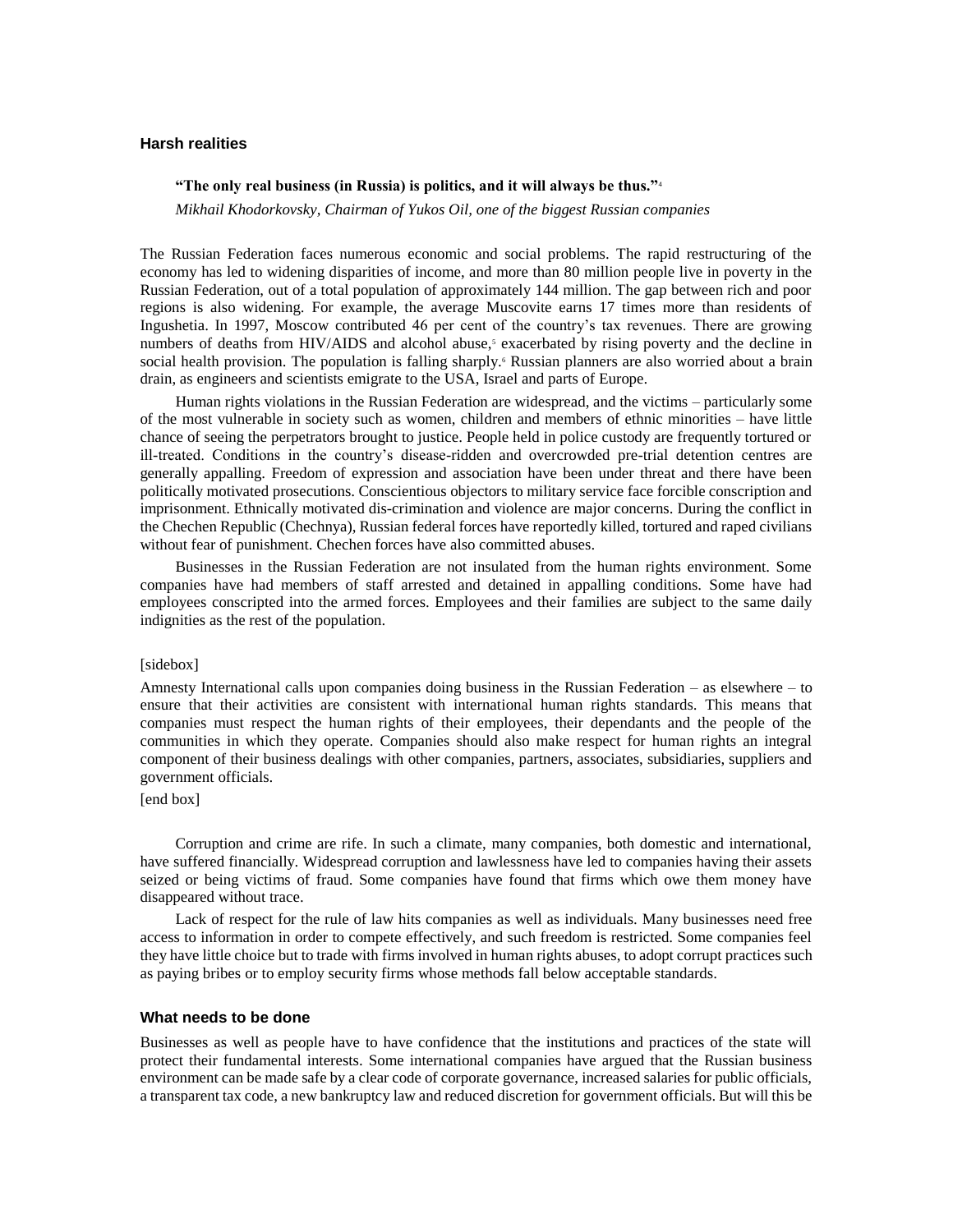#### enough?

#### [sidebox]

Companies should not use forced labour or exploitative child labour. They should ensure that their own policies and practices, including recruitment and employment policies, are free of discrimination on grounds such as gender or ethnic or racial origin.

#### [end box]

Amnesty International believes that companies' problems are closely intertwined with the way the Russian Federation functions as a society, and that unless fundamental changes are made to enhance respect for human rights and the rule of law, the business environment will not significantly improve. Human rights standards, which aim to protect the individual from unfair treatment and abuse from states, should be the basis of the rule of law.

Not only do companies benefit from a stable society based on respect for human rights, but companies have an important responsibility on human rights issues. The Universal Declaration of Human Rights calls upon every individual and every "organ of society", which in Amnesty International's view includes companies and business operations, to protect and promote human rights. Companies should protect the interests, health and safety and other human rights of employees and their dependants, of business partners, associates and sub-contractors, and of the communities in which they operate.

#### [sidebox]

Companies should scrutinize the human rights records of firms which provide security for their plant, equipment and people, and not employ firms with a record of human rights abuses.

Above all, companies should take steps to avoid any complicity in human rights violations.

#### [end box]

International companies can have a powerful influence by playing an active role in ensuring the rights of the people they employ and their dependants. By respecting and advocating human rights, companies can help to build a better and safer society in the Russian Federation. Safer for its people, and safer for business.

### **Company conduct and human rights**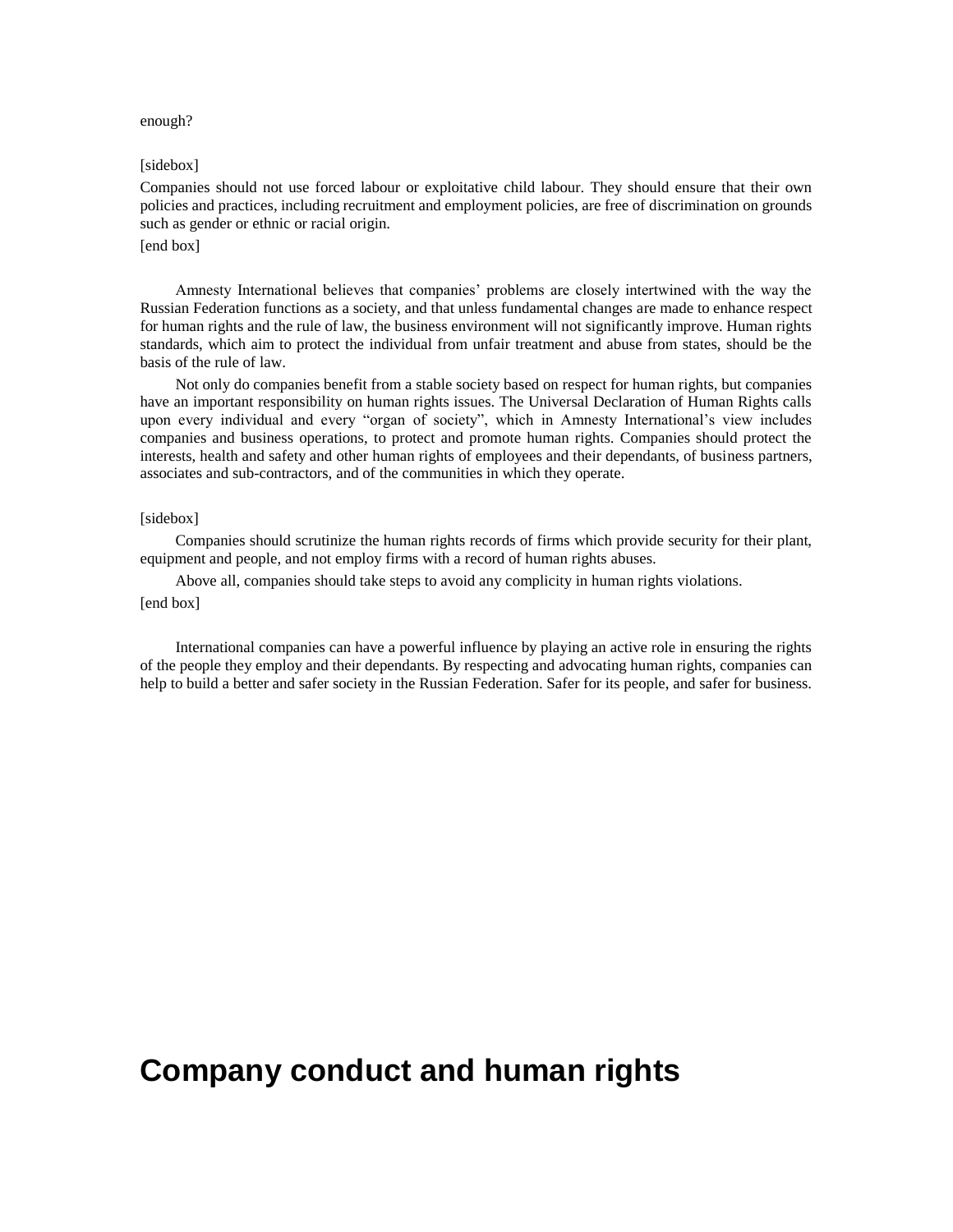## **standards**

International human rights standards are universal. They apply to all human beings, everywhere. They set out the human rights that companies should respect and should take into account in their operations all over the world, including the Russian Federation. Human rights standards and principles to guide good practice can be found in treaties, in principles and statements adopted by the international community and in voluntary codes. Some of the most important are:

- The Universal Declaration of Human Rights.<sup>7</sup> This universally recognized set of principles is the cornerstone of the UN human rights system. It identifies human rights – civil, cultural, economic, political and social – which are vital to everyone's well-being. It establishes that human rights are an international responsibility and that all human rights are universal and indivisible.
- The International Covenant on Civil and Political Rights.<sup>8</sup> This treaty expands upon the civil and political rights recognized in the Universal Declaration of Human Rights. States which are party to this treaty are legally bound to respect the rights set out in the treaty and to ensure them to all individuals in their territory or subject to their jurisdiction, without discrimination. The Russian Federation has ratified this treaty.
- The International Covenant on Economic, Social and Cultural Rights.<sup>9</sup> This treaty expands upon the economic, social and cultural rights recognized in the Universal Declaration of Human Rights. States which are party to this treaty are legally bound to undertake steps individually and cooperatively, to the maximum of available resources, with the view to progressively achieving the full realization of the rights in the treaty, without discrimination. The Russian Federation has ratified this treaty.
- The Declaration on Fundamental Principles and Rights at Work of the International Labour Organisation (ILO) – the UN agency which promotes labour rights. This reaffirms the commitment of all members of the ILO, including the government, trade unions and employer organizations of the Russian Federation, to four core principles. These core principles are: freedom of association and the right to organize (as set out in ILO Conventions 87 and 98); the abolition of forced labour (Conventions 29 and 105); equal opportunities and treatment in the workplace (Conventions 100 and 111) and the elimination of child labour (Conventions 138 and 182). All member countries of the ILO are under an obligation to respect the fundamental principles enumerated in the Declaration.
- The eight Fundamental Conventions of the International Labour Organisation.<sup>10</sup> These legally binding international treaties (Conventions 29, 87, 98, 100, 105, 111, 138 and 182 — see above) form a framework to protect workers and provide a decent environment for both employees and employers. The Russian Federation has ratified all of the Fundamental Conventions except Convention 182 relating to the worst forms of child labour.
- The UN draft norms on Responsibilities of Transnational Corporations and Other Business Enterprises with Regard to Human Rights.<sup>11</sup> These draft norms, which are being developed at the UN Sub-Commission for Protection and Promotion of Human Rights in Geneva, are based on international treaties and standards and will apply to all companies.
- The UN Global Compact.<sup>12</sup> This is an initiative of the UN Secretary-General. Companies voluntarily sign up to its nine principles, which cover human rights, labour standards and the environment. On human rights, businesses are asked to support and respect the protection of international human rights within their sphere of influence, and to make sure their own corporations are not complicit in human rights abuses.
- The Global Reporting Initiative.<sup>13</sup> This is a voluntary initiative to assist companies to report the social, environmental and labour impact of their activities in a standardized form, in consultation with stakeholders.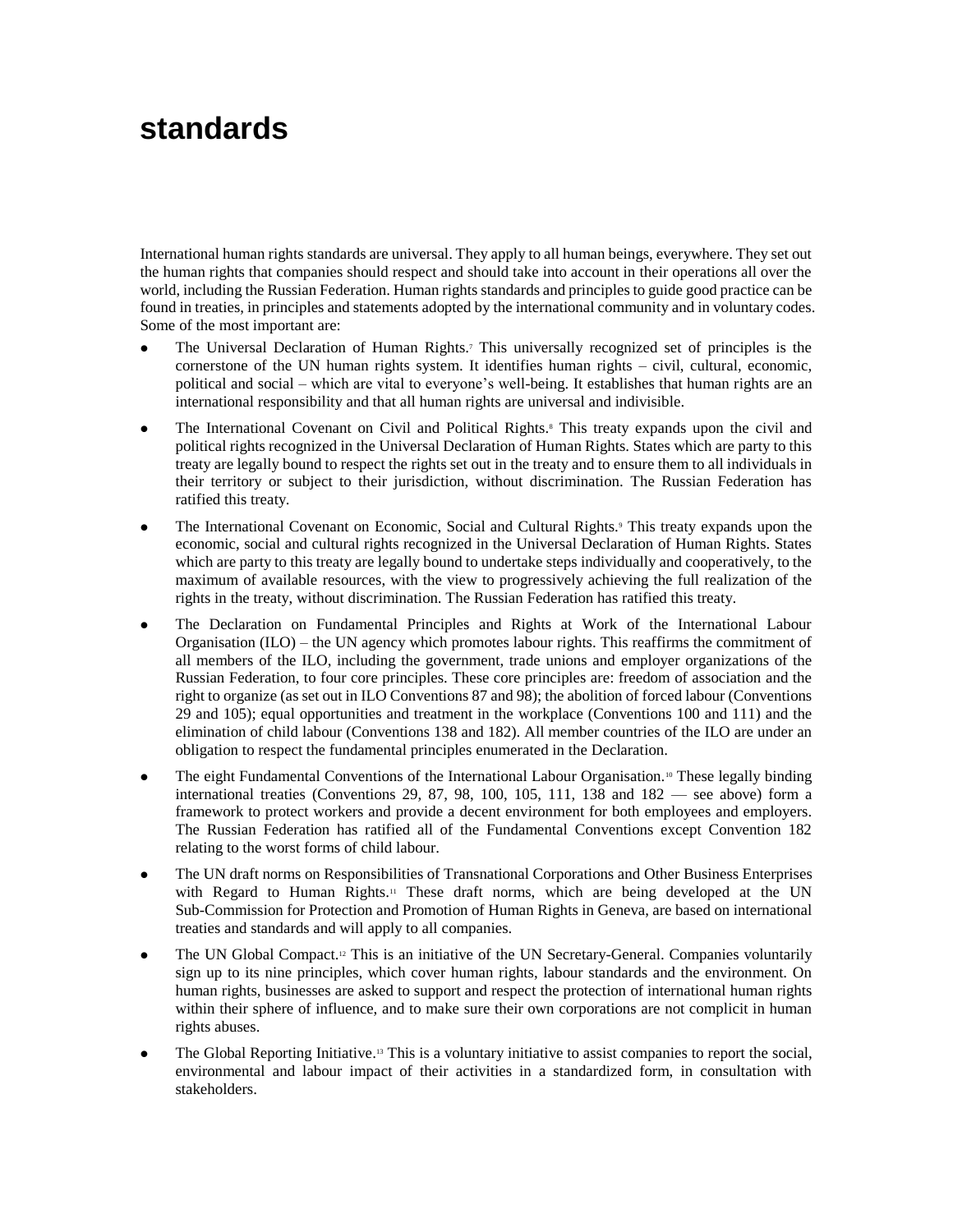- The Organisation for Economic Co-operation and Development (OECD) Convention on Combating Bribery of Foreign Public Officials in International Business Transactions.<sup>14</sup> This legally binding treaty aims to eliminate corruption in international trade and investment. The Russian Federation has not ratified this treaty (see Appendix 2).
- The OECD Guidelines for Multinational Enterprises.<sup>15</sup> These guidelines cover environmental, social, human rights and labour issues.
- Voluntary Principles on Security and Human Rights.16 This initiative was launched by the US and United Kingdom (UK) governments and now also involves the Netherlands and Norway. Companies in the oil and mining sector have voluntarily come together to agree a set of principles governing the use of security forces in the area of their operations.
- The Kimberley Process for Conflict Diamonds.<sup>17</sup> This international negotiation process includes companies and non-governmental organizations, as well as diamond mining, processing and trading countries, with a view to eliminating the trade in diamonds from conflict zones.
- UN Code of Conduct for Law Enforcement Officials.<sup>18</sup> This Code of Conduct was adopted by the UN General Assembly in 1979. It sets out standards for the conduct of people exercising police powers, particularly powers of arrest and detention. The standards aim to ensure that law enforcement personnel respect and protect human rights. Although this UN code does not technically have the legal force of a treaty, it has the persuasive force of having been negotiated by governments and adopted by the UN.
- UN Basic Principles on the Use of Force and Firearms by Law Enforcement Officials.<sup>19</sup> This set of principles sets out the strictly limited circumstances under which security personnel may use force and firearms in the performance of their duties and seeks to restrict the use of force to the minimum necessary.
- Amnesty International's Human Rights Principles for Companies.<sup>20</sup> Amnesty International has developed a set of human rights principles, based on international standards, to assist companies in developing their role in situations of human rights violations or the potential for such violations. See Appendix 1.

#### **Do human rights standards apply to companies?**

Some international standards are treaties which are signed and ratified by governments.<sup>21</sup> States are then legally bound by the treaties. Certain companies have claimed that since states, not companies, are party to the treaties, the contents of the treaties do not apply to them. This is not true. Governments that ratify human rights treaties are expected to take measures to ensure respect for the rights in the treaties. One of the ways in which governments implement international treaties is through their domestic laws. Companies are governed by these laws, and therefore indirectly by the provisions of human rights treaties that governments have ratified.

Further, when a state contracts a company to carry out a state function, then the state is bound to ensure that the company acts in a manner consistent with the state's obligations under international law.

As well as legally binding treaties, there are other, non-treaty standards which do not have the force of law but set out minimum standards of good practice to which all companies should adhere.

All companies have a direct responsibility to respect human rights in their own operations. Their employees and other people with whom they work are entitled to rights such as freedom from discrimination, the right to life and security, freedom from slavery, freedom of association, including the right to form trade unions, and fair working conditions. Particular care needs to be taken by companies to ensure that their security arrangements do not lead to human rights abuses.

Companies using prison labour need to take all precautions to protect the human rights of the prisoners. Prison labour is an important source of financial support for many prisoners, but can be open to abuse. Formally, Russian prisoners are entitled to be paid appropriately for their work. Article 105 of the Criminal Execution Code states that prisoners are entitled to wages in accordance with legislation. The level of wages cannot be less than the minimum wage but prisoners' salaries are subject to deductions for contributions to pension funds, child support, board and "various services rendered". At the Vladimir Garment Factory, women who fill the specified quota earned 500 rubles a month in 1999 and 2000 (in the region of US\$20), of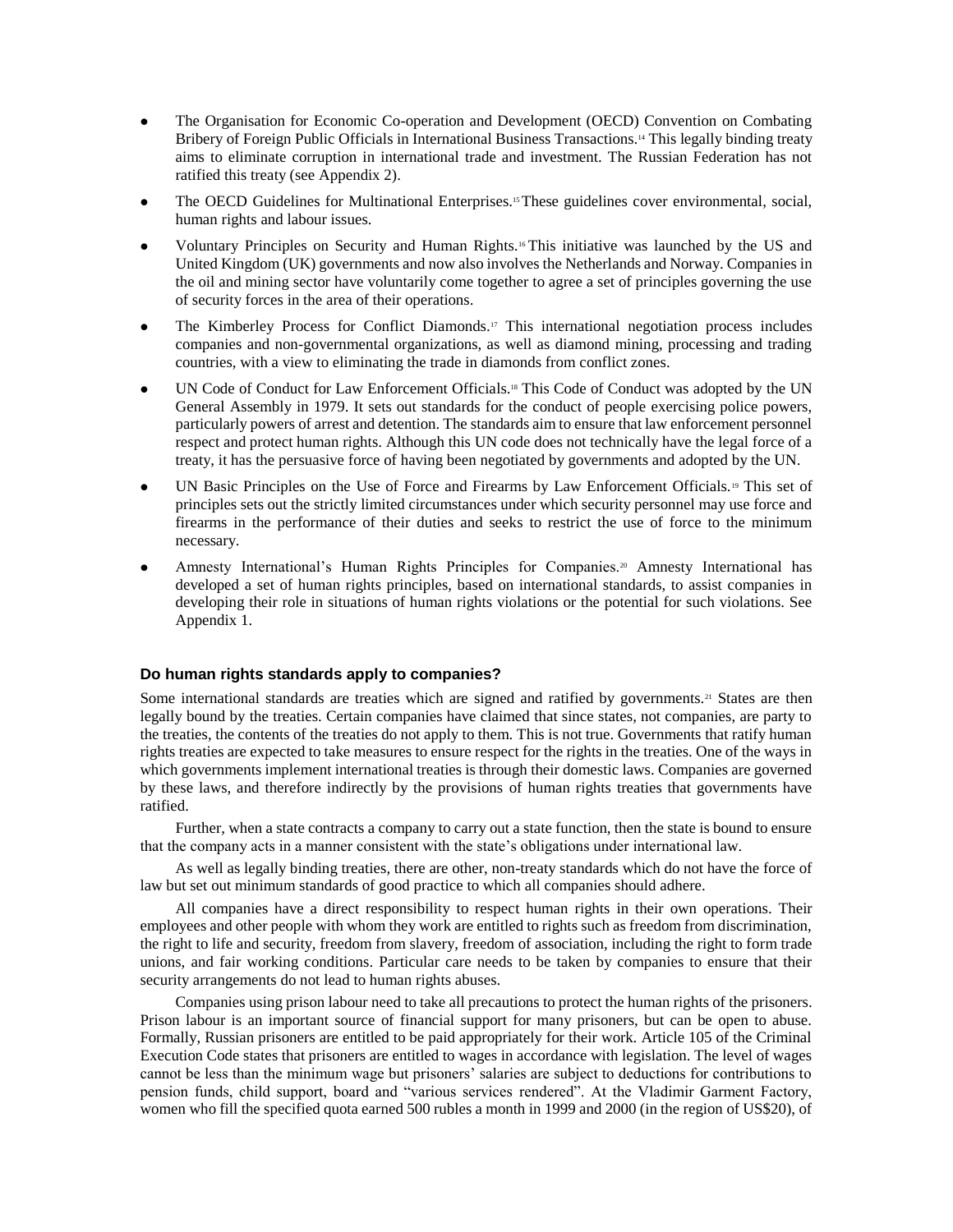which they could retain about a fifth. Prisoners in other factories earn a lot less.

Amnesty International believes that the business community also has a wider responsibility to use its influence to promote respect for human rights.

A good place for a company to start is by drawing up a code of conduct which explicitly recognizes international human rights standards, and then developing operational and management policies to apply the code at all levels, including subsidiaries, partners, sub-contractors, and associates. Companies should also monitor their progress by regular dialogue with non-governmental organizations (NGOs). They should consult local communities and should make public an independently verified assessment of their adherence to the code of conduct.

### **The Russian economy today**

The Russian Federation's macroeconomic indicators have been improving. Helped by rising commodity prices and the 1998 ruble devaluation that made domestic goods more competitive, foreign exchange reserves have risen, and the ruble has subsequently strengthened. A major tax change in 2001 cut personal income tax from a progressive rate of up to 30 per cent to a flat rate of 13 per cent to boost tax collection and stimulate consumer spending. Economic growth has been relatively strong over the past two years and while inflation in 2002 was still running at between 15 and 20 per cent, it was considerably lower than the 84 per cent inflation rate of 1998. The overall debt burden is predicted to fall from 130 per cent of Gross Domestic Product (GDP) to 40 per cent of GDP by 2004.<sup>22</sup>

In 2002 the Russian Federation was able to claim a balanced budget, a rising trade surplus, improving foreign reserves, and a growing economy. However, in European terms, it still had a low level of prosperity.<sup>23</sup>

The European Union (EU) and the USA declared the Russian Federation to be a market economy in June 2002. This should ease the Russian Federation's entry to the World Trade Organization, to which it applied in 1995, but membership would require difficult economic decisions, many of which could harm the most vulnerable members of society. For example, the government would have to agree to treat foreign and domestic firms equally and privatize some state-owned companies, including public services, which could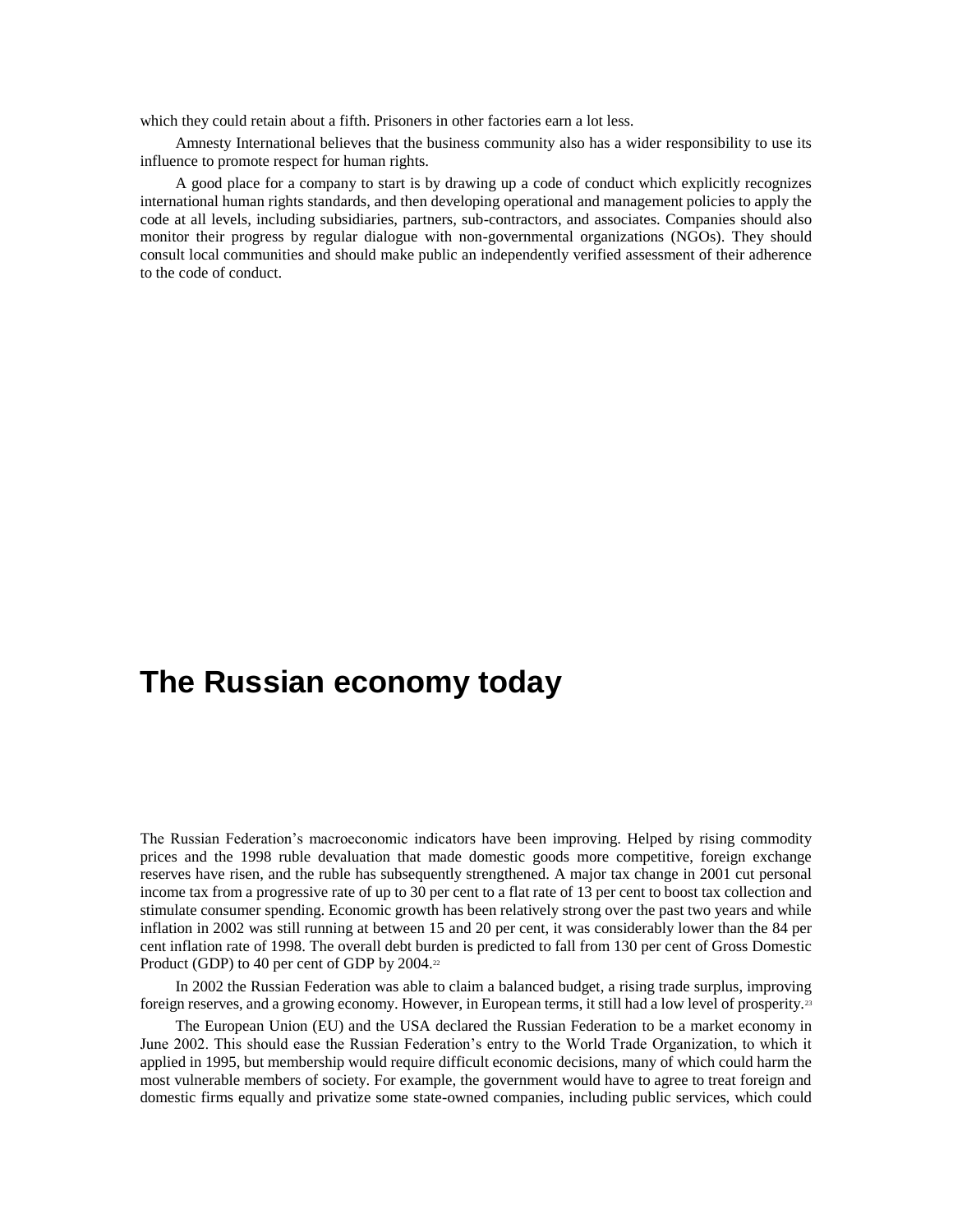reduce access to vital services for the poor.

#### **Investors return**

In the past year or two, foreign investment has been on the increase<sup> $24$ </sup> and Russian money that had flown abroad has also begun to return.<sup>25</sup>

Examples of new investments include:

- Ford Motor Company of the USA has launched the first fully foreign-owned automobile plant outside St. Petersburg.
- General Motors of the USA has entered into a US\$300 million investment with Russia's AvtoVAZ.
- Metso Oyj of Finland, the world's biggest manufacturer of mineral processing machinery, will supply diamond processing equipment to Siberia.
- US aircraft maker Boeing says Russian engineers are participating in its project to produce the sonic cruiser airplane, which will fly higher and faster than current passenger aircraft.
- Motorola of the USA has built a software facility in St. Petersburg.
- Intel of the USA has set up research laboratories in Sarov, Nizhny Novgorod, and plans expansion in St. Petersburg and Novosibirsk.

Reinforcing the Russian Federation's integration into the global economy, Russian companies have begun investing overseas. Last year, Yukos Oil bought 22 per cent of the Anglo-Norwegian engineering group, Kvaerner, for US\$30 million, and agreed to buy two of its units for \$100 million. Lukoil spent \$71 million last year buying 1,300 Getty gas stations in the USA.

#### **Russian oil: the driving force**

The Russian Federation holds the eighth largest oil reserves in the world, as well the world's largest natural gas reserves and the second-largest coal reserves.<sup>26</sup> It is the world's largest exporter of natural gas, one of the biggest oil exporters, and the third largest energy consumer.

As energy accounts for two-fifths of Russian exports and more than 10 per cent of the country's real Gross Domestic Product,<sup>27</sup> the Russian economy is extremely sensitive to global energy price fluctuations. The oil price surge of 1999-2000 buoyed economic growth in the Russian Federation, while the subsequent decline in price damaged the economy. The growth up to 2000 helped the country to repay some of its foreign debt.

After the 11 September 2001 attacks in the USA, oil prices fell sharply and the Organization of the Petroleum Exporting Countries (OPEC)<sup>28</sup> cut production to shore up prices. Despite a pledge to OPEC that the Russian Federation would rein in production, oil production increased in the early months of 2002. This was at least in part to assist the USA and its allies in dealing with recessionary and inflationary pressures after the 11 September attacks.<sup>29</sup> Such cooperation is expensive: every US\$1 drop in the price of crude oil leads to a fall of \$2 billion in Russian export revenues and \$1 billion in federal revenues.<sup>30</sup>

The Russian Federation's proven oil reserves stand at 48.6 billion barrels, but its equipment is ageing and its reserves are being depleted faster than new oil fields are being found. Analysts believe that more foreign investment is needed and argue that the government should implement a transparent corporate tax code and a production-sharing agreement regime.<sup>31</sup>

Privately-owned Russian companies like Yukos and Lukoil are in discussion with potential partners. In a joint project with the US firm Conoco, Lukoil is building a fleet of ice-breaking tankers to move oil through the Arctic waters from the vast reserves in northwestern Timan Pechora. Yukos is planning to build a pipeline through the Balkan region to the Adriatic Sea port of Omisalj in Croatia.<sup>32</sup>

Oil companies involved in the Russian Federation include Agip, BP, British Gas, ChevronTexaco, Statoil, Conoco, ExxonMobil, Neste Oy, Norsk Hydro, Marathon, McDermott, Mitsubishi, Mitsui, Royal Dutch/Shell, and TotalFinaElf. According to investment companies in Moscow, oil accounts for some 50 per cent of the projected US\$22 billion of industrial investment expected in 2002.<sup>33</sup>

One area of intense oil exploration is immediately to the south of the Russian Federation. In 1993, the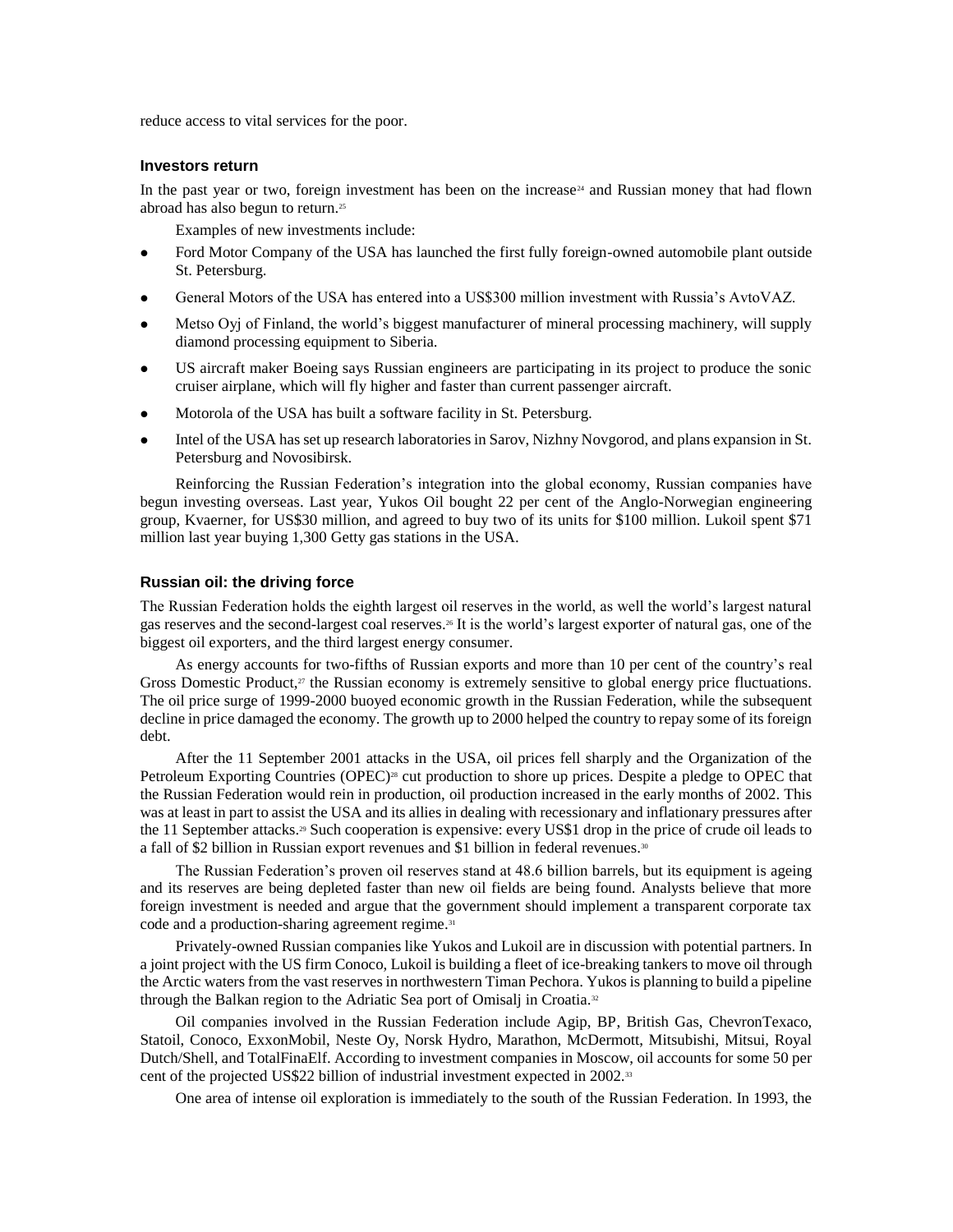US oil company then known as Chevron (now ChevronTexaco), bought the Tengiz field in Kazakstan. Within eight years, after investing US\$4 billion in the project, a ChevronTexaco-led consortium has opened a 980-mile pipeline from Tengiz to Novorossisk in Krasnodar Territory, southern Russia, on the Black Sea. BP has a vast project in the Caspian region and ExxonMobil has stakes in Tengiz and in Azerbaijan.

Current pipeline construction plans include the Baltic Pipeline System and a pipeline to China. The Blue Stream pipeline to Turkey will supply Turkey with natural gas. The Russian Federation and Ukraine have resolved a dispute which will allow the construction of a Ukraine bypass pipeline, and a Yamal-Europe pipeline is planned, via Belarus. Russia's largest gas company, Gazprom,<sup>34</sup> is a partner with Shell and ExxonMobil in China's US\$20 billion west-east pipeline project.

These pipelines are of enormous strategic value. The Caspian Sea, which holds an estimated 110 billion barrels of oil, is landlocked, bordered by the Russian Federation, Iran, Azerbaijan, Turkmenistan and Kazakstan. Its vast oil output can be loaded onto tankers only if it is first piped to the Black Sea, the Mediterranean, or the Persian Gulf.

The USA is supporting the construction of a 1,090 mile pipeline to carry one million barrels of oil daily from Baku in Azerbaijan through Georgia to the Mediterranean port of Ceyhan in Turkey. The pipeline would bypass Iran completely, but would run close to the border between Azerbaijan and Armenia. Geographical and technical challenges apart, industry experts<sup>35</sup> acknowledge that this pipeline would run through contested territory in a region with widespread human rights abuses. In mid-2001, Iranian gunboats and a fighter jet chased a BP research vessel out of part of the Caspian Sea disputed by Iran and Azerbaijan. BP has since reportedly stopped exploring the area.

Russian interest in the Caspian region is strategic and economic. Observers have argued that the Russian Federation wants to maintain influence over its "near abroad". The Russian Federation has agreed to build an US\$800 million nuclear reactor in Iran and recently signed a US\$40 billion, five-year trade deal with Iraq.

The vast Russian oil and mineral resources should be of enormous benefit to the local population. However, experience in Africa, Asia and other parts of the world shows clearly that extractive industries often end up in dispute with indigenous communities. Moreover, when companies explore for oil in areas of conflict, some have become targets of armed opposition groups. When they have engaged private or state security firms to protect their people and assets, they have sometimes been implicated in human rights abuses.

### **The business climate**

The Russian Federation has suffered a major economic decline since the collapse of the USSR in 1991. In the last decade, it has lost nearly half of its gross national product and some 60 per cent of its industrial production. There has been a huge flight of capital, with estimates ranging from US\$150 billion<sup>36</sup> to US\$350 billion.<sup>37</sup>

Russian efforts to establish a market economy after 1989 were hampered by disputes between the legislature and the executive, and by the lack of transparency and of rules to govern the economy. Sudden removal of price controls led to hyperinflation, which decimated the savings of millions of people. The country's productive assets fell into the hands of speculators, rather than entrepreneurs, and ordinary citizens lost their savings once again when they invested in unregulated financial schemes. The financial sector collapsed. Businessmen seized control of the pillars of the economy<sup>38</sup> in dubious loans-for-shares schemes,<sup>39</sup> buying state assets at prices far below their true value.<sup>40</sup>

In 1998, despite a US\$22.6 billion package from the IMF to protect the ruble, interest rates for Russia's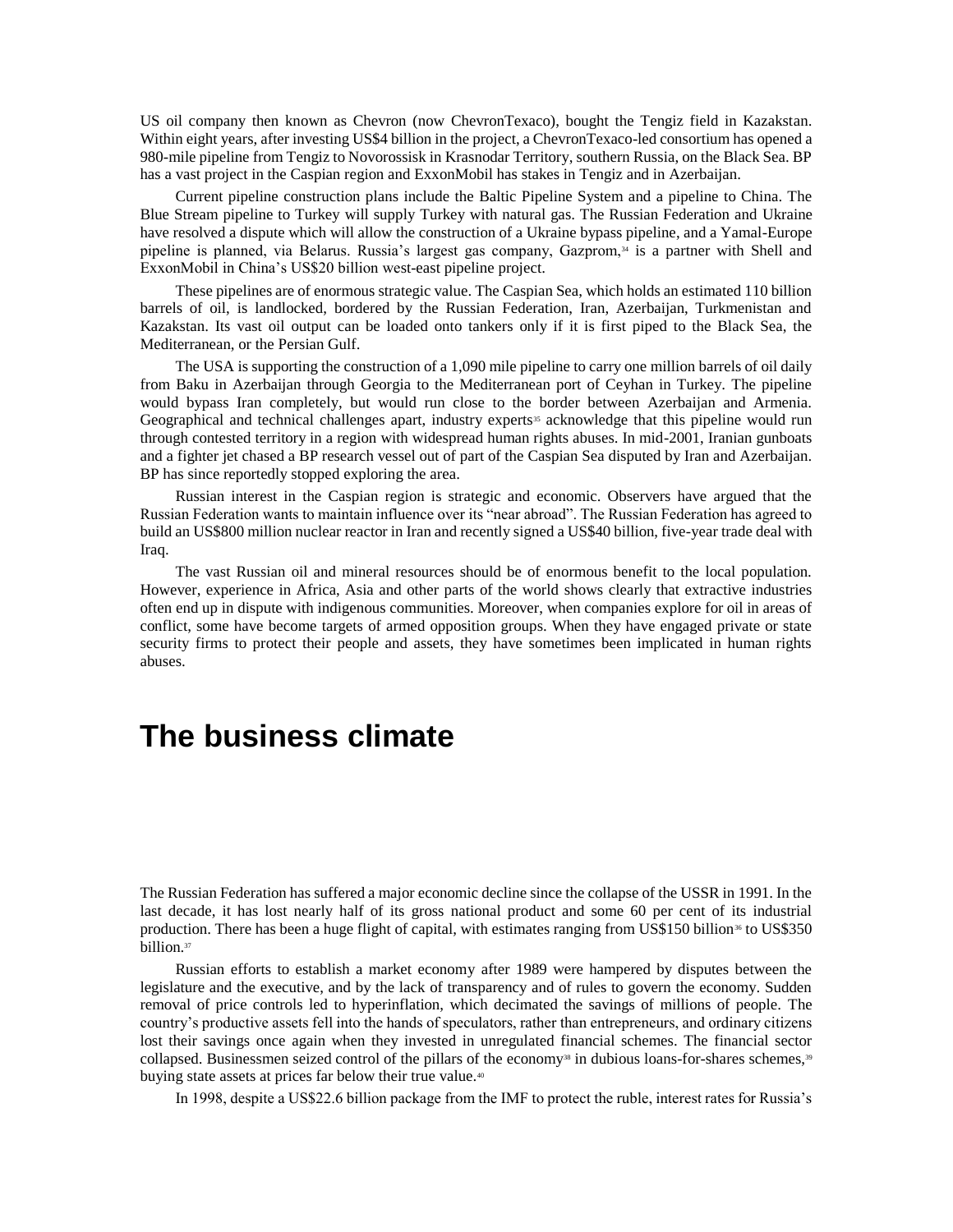treasury bills, known as GKOs, shot up to 130 per cent. The Russian Federation then defaulted on its domestic debt and international financial obligations. A 90-day moratorium was announced on foreign debt payments, and GKO payments were suspended. The ruble — and the banking system — collapsed, and many firms went into bankruptcy. Crime increased, both in the streets and in the business world, leading to the emergence of private security forces, sometimes controlled by former officials of the KGB, the secret service of the former Soviet Union.

Since 1998 a certain degree of political and economic stability has been achieved although the economy remains highly dependent on the export of commodities, such as oil, natural gas, metals, and timber, and is therefore vulnerable to changes in world prices. The economy has grown and the government is implementing structural reforms, including developing a code of corporate governance and a new bankruptcy law to make the business environment more predictable.

#### **Widespread distrust**

Despite signs of increased confidence in the Russian economy, foreign direct investment in the Russian Federation remains relatively low. In 2000, foreign direct investment in the USA was US\$316 billion, in China it was US\$39 billion, whereas in the Russian Federation it stood at US\$2.7 billion. According to the World Bank's Foreign Investment Advisory Service: "*There is too much uncertainty, as interpretation and enforcement of laws – from registering a new company, to acquiring land, to paying taxes – change rapidly and depend on which government official is doing the interpreting or enforcing. There is too much corruption – from high-level officials who demand 'partnership' in companies that look like they will be profitable ventures – to the lowest level customs or excise official*."

Companies operating in the Russian Federation often face unannounced visits by inspectors from a variety of government departments, like health, fire, labour, or tax. Frequently, these have been sent by rival businesses to keep their competitors busy with bureaucratic procedures. Some companies evade taxes by colluding with tax inspectors, depriving the state of revenue which could be used to enhance economic, social and cultural rights.

Some Russian companies have misled investors. Some delay producing their accounts, others do not produce any accounts. Some issue new shares at a substantial discount to benefit officials connected with the company's management. Some divert profits to shell companies listed in tax havens, which undermines the rights of minority shareholders. International accounting firms have audited the accounts of some of these companies, and one international investor is suing a large accounting firm for tolerating such abuse.

Distrust of the state remains high. A 1999 poll by the All-Russian Center for the Study of Public Opinion (VTsIOM) surveyed key areas of a government's interface with the people: timely payment of wages, salaries and pensions; social protection for the unemployed, homeless and needy; fighting organized crime; and maintaining law and order. It showed that Russians distrusted their government by a margin of almost nine to one.<sup>41</sup> In the same poll, 74 per cent singled out corruption in the courts and judicial system as the key problem in dealing with the judiciary; 84 per cent cited police corruption as the main problem in working with the police; and 68 per cent considered corruption in the federal government as the main problem affecting relations with the government.

Many Russian institutions thrive on ambiguity, according to business executives. The boundary between federal and regional authority remains blurred, as is the boundary between official functions and private activities, despite reforms instituted by the Putin government.

In view of high crime levels and widespread distrust of the police, many businesses have taken on the functions of protecting their operations themselves or have hired private security firms. The risk of human rights abuses is great. Many of these security firms are unaware of international principles governing acceptable behaviour;<sup>42</sup> some are criminal organizations, such as those associated with what the Russian media call the *Mafiya*. <sup>43</sup> Recent disputes over ownership have seen minority shareholders turning up for a meeting with heavily armed security guards, and reports of an armed stand-off at a pulp and paper mill between a private army and armed guards and workers.<sup>44</sup>

#### [sidebox]

Amnesty International recognizes that in some countries and in some situations, companies need to deploy security forces to protect their employees and physical assets. Amnesty International urges companies to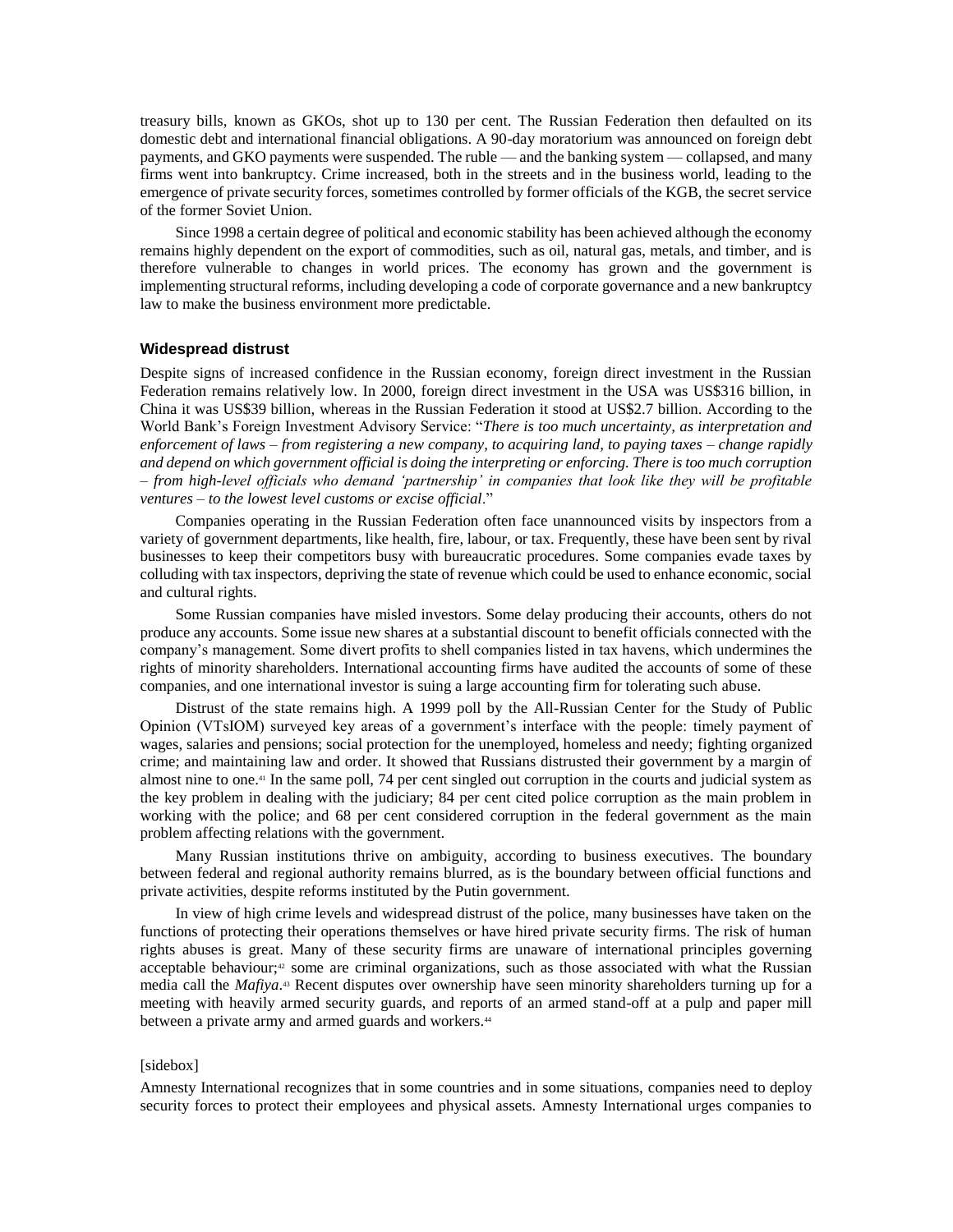ensure that their methods (and those of companies they contract) are consistent with respect for human rights. [end box]

#### **Unwritten rules**

#### **"The imperfection of our laws is compensated for by their non-observance."**

#### **"Laws in Russia are like lamp-posts. You can always get around them."**

*Two Russian sayings*

The existing legal framework that governs business conduct in the Russian Federation allows for unwritten, arbitrary and frequently changing rules. "*The incoherence of formal rules forces almost all Russians,*  willingly or unwillingly, to violate them. The economy operates in such a way that there is always something *to be caught for: anybody can be framed and found guilty of some violation. Since offences are so pervasive, punishment is selective and depends on informal, extra-legal criteria. These unwritten rules come into being to compensate for the defects in the law, and also form the basis for selective inducements. All this, in turn, feeds back into the non-transparency of the Russian rules of the game*."<sup>45</sup> Disputes are often settled informally, by bribes, using personal connections or force, not by going to the courts.<sup>46</sup>

One result of arbitrariness in the legal system is that in order to fulfil the most routine business tasks, companies have to secure *krysha* (protection). Linking criminal and legal economies, the protection can come in the form of physical security, protecting property, debt collection, customs assistance, business and legal advice, and banking privileges. Companies need fixers and private security services skilled at navigating complex financial and legal spheres. These service providers combine professional expertise in formal codes, such as laws governing taxation, licences, accounting, banking and insolvency, with informal services, which include debt collection and intelligence-gathering through surveillance. Strong-arm techniques are often used. Some of the private security companies are run by former officials of the KGB, who have access to information that could compromise business rivals.

#### [sidebox]

Amnesty International calls upon companies to scrutinize the records of security providers to make sure that they have not committed human rights abuses in the past. Companies should sign contracts with security providers to ensure that roles and responsibilities are clearly defined and that their methods, policies and practices respect human rights. Companies should insist that the private security firm's employees are well versed in the UN Basic Principles on the Use of Force and Firearms by Law Enforcement Officials and that they follow the UN Code of Conduct for Law Enforcement Officials. Companies and their security providers must not abuse human rights, in particular by using disproportionate force. [end box]

The Ministry of Internal Affairs (MVD) estimated in 1996 that there were 8,000 criminal gangs operating in the former Soviet Union. It asserted that 40 per cent of private businesses, 60 per cent of state-owned businesses and over half the country's banks were controlled by organized crime.

Businesses have told Amnesty International that many companies are forced to pay protection money to organized criminal gangs in order to function, and often have no choice but to rely on favours from particular officials, rather than the rule of law. Such acts foster corruption and, with few institutional or legal restrictions on such activity, many officials behave as if they have limitless scope for *kormlenie*, a slang term for "the abuse of public office for private gain".

#### [sidebox]

Companies in the extractive sector should uphold the Voluntary Principles on Security and Human Rights. [end box]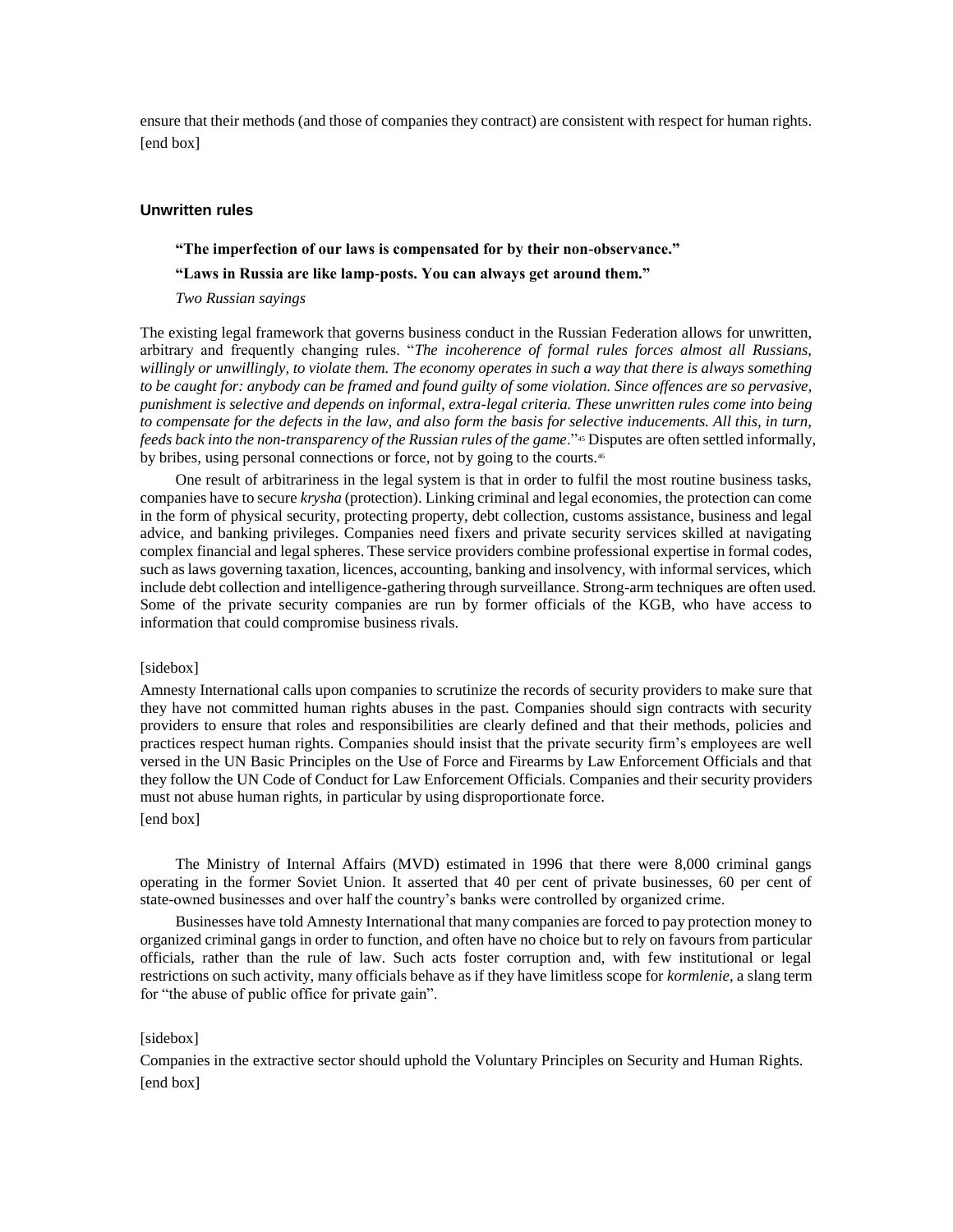Companies also have to pay attention to their role in the local community. Russian companies provide many benefits to their employees, including housing, education and healthcare, and these benefits constitute some 35 per cent of labour costs. Some companies provide facilities to the local community, such as sewerage, hospital buildings or infrastructure. Foreign companies that take over Russian businesses must bear this in mind.

### **Corruption: a human rights issue**

"*Corruption is the dry rot undermining aid. It destroys development, it frightens away genuine foreign investors, it perverts societies. Corruption also impacts on corporate performance. It adds to shareholder risk*," according to a senior executive with one oil company.<sup>47</sup> Another major oil company states: "*Bribery and corruption lead to a society where economic and political decisions become twisted. They slow social progress, hamper economic development, and drive up prices for products and services. A corrupt society is an unequal and unfair society*."<sup>48</sup>

Corruption occurs at many different levels. At the national and international level, the decisions and policies of senior officials are sometimes influenced by bribes and inducements. At the local level, the poor are sometimes unable to gain access to public goods and services because these are allocated to people who can afford to pay a bribe. At the intermediate level is the grey area of practices that may or may not be corrupt, such as facilitation payments, industry commissions, incentives, rewards and other benefits.

Amnesty International calls on both governments and companies to act in a manner consistent with international standards of human rights. Some corrupt practices lead directly to abuses of human rights and the effects of corruption are usually harmful to the human rights situation in a country.

One of the cornerstones of the rule of law is equal treatment before the law. Corrupt acts encourage arbitrariness. They are designed to ensure that one party – whether an individual, a business organization or an official – gains at the expense of another. Corruption encourages arbitrariness and denies access to some by privileging access for others. It undermines the equal provision of core public services such as education, health, law enforcement and justice.

Corruption also corrodes accountability. Officials – in the private or public sphere, in government or business – should be accountable to the people who have entrusted specific roles to them – as bureaucrats, as executives, as enforcers of the rule of law. Corruption undermines the accountability mechanism and leads to odious political, social and economic choices.

Amnesty International believes that any society where corruption is widespread is likely to suffer from arbitrary and unfair decisions which undermine the rule of law and adversely affect the human rights situation. Companies have an important role to play in any country in countering corruption and the Russian Federation is no exception. Companies can take steps to avoid corrupt practices by devising and implementing policies consistent with the growing international consensus against corruption.

There is also increasing international agreement that good governance is not possible in a context of pervasive corruption. As the Office of the UN High Commissioner for Human Rights puts it: "*Governance is the process whereby public institutions conduct public affairs, manage public resources and guarantee the realization of human rights. Good governance accomplishes this in a manner essentially free of abuse and corruption, and with due regard for the rule of law*."<sup>49</sup>

The UN Development Programme has concluded that because of corruption, the poor receive a lower level of social services and bear a higher tax burden.<sup>50</sup> Corruption delays development,<sup>51</sup> which in turn delays the progressive realization of enjoyment of economic, social and cultural rights.<sup>52</sup> By favouring one group over another, corruption perpetuates discrimination. Maintaining a corrupt administration requires restrictions on freedom of expression (particularly of whistle-blowers), and coercive use of state power, which violate the civil and political rights of citizens. Corruption therefore contributes to human rights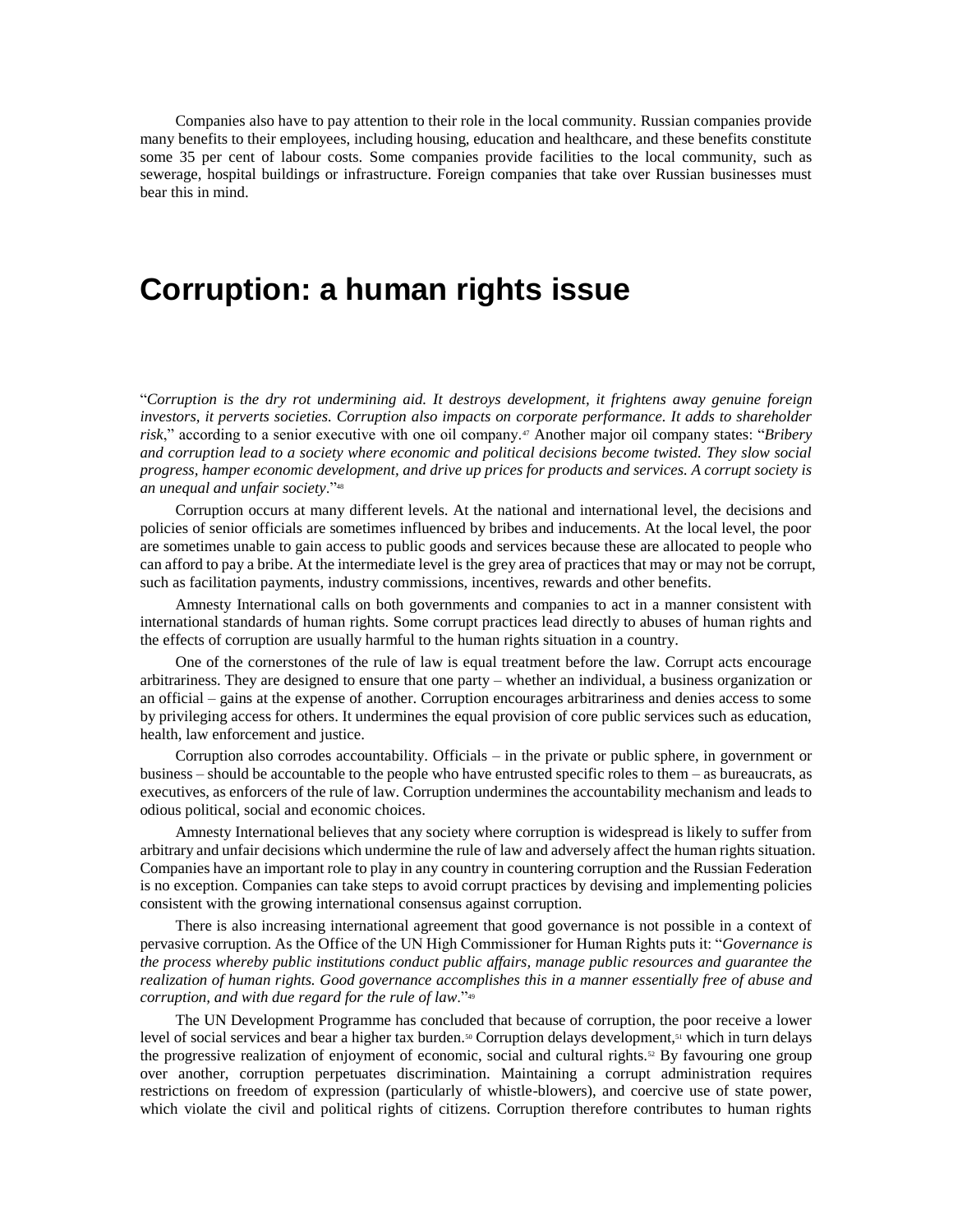violations on all fronts.

In a resolution adopted in 1997, the UN General Assembly expressed concern at the "seriousness of problems posed by corruption, which may endanger the stability and security of societies, undermine the values of democracy and morality and jeopardize social, economic and political development."<sup>53</sup>

#### **Corruption and international human rights law**

Tolerating or perpetuating corruption by officials leads directly and indirectly to breaches of international human rights obligations, such as those imposed by key international human rights treaties which the Russian Federation has ratified. These include the International Covenant on Economic, Social and Cultural Rights, the International Covenant on Civil and Political Rights, the International Convention on the Elimination of All Forms of Racial Discrimination, the Convention on Elimination of All Forms of Discrimination against Women, the Convention against Torture and Other Cruel, Inhuman or Degrading Treatment or Punishment and the Convention on the Rights of the Child.

#### [sidebox]

Companies must remember that states which are party to the International Covenants on Economic, Social and Cultural Rights and on Civil and Political Rights (as the Russian Federation is), are under an obligation to respect, protect, promote and fulfil the rights contained in the Covenants. States should refrain from interfering with the enjoyment of the human rights set out in the Covenants and are required to prevent abuses of these rights by third parties. States are under an obligation to take appropriate legislative, administrative, judicial, economic and other measures necessary towards the full realization of these rights. States parties are accountable both to the international community and to their own people for their compliance with the obligations under the Covenants.

#### [end box]

When officials make a decision based on their own personal enrichment, they fail to do everything in their power to promote the human rights of their citizens. For example, states which have ratified the International Covenant on Economic, Social and Cultural Rights are bound to take steps to protect the right to employment (Article 6). If they are corruptly persuaded to choose an unduly capital-intensive project by bribery, they are failing in their duties under the treaty.<sup>54</sup> If corruption leads to an essential service such as health care or education being privatized in a way that benefits companies but denies access to the poor, the state has similarly breached its obligations under the treaty. The same is true when corruption leads to wastage and risks to the public, such as the purchase of sub-standard materials for construction projects.

Two sets of principles have been drawn up by distinguished experts in international law on the implementation of the International Covenant on Economic, Social and Cultural Rights (ICESCR) – the Limburg Principles<sup>55</sup> and the Maastricht Guidelines.<sup>56</sup> These explain governments' obligations under the ICESCR and provide examples of what constitutes violations of the ICESCR. They note that a failure by a state to comply with an obligation in the ICESCR is a violation under international law of that treaty, and that states are just as responsible for violations of economic, social and cultural rights as they are for violations of civil and political rights.

Companies pass on the cost of corruption to the consumers, with the result that, ultimately, the cost of corruption is borne by the whole society. "*The maximum available resources are not utilized as effectively as possible towards the realization of economic, social and cultural rights when a substantial portion of the national resources are diverted into the private bank account of a head of state, or when development aid is mismanaged, misused or misappropriated*."<sup>57</sup>

Instances of corruption seen around the world which lead directly to infringement of civil and political rights protected by the International Covenant on Civil and Political Rights include: the forcible eviction of indigenous people from their land; illicit dumping of toxic waste in an inhabited area; bribery of judges influencing court verdicts; closure of independent newspapers by corrupt officials; and election rigging.

It has been argued that corruption can in itself be seen as a breach of fundamental human rights because of the effect it has on the individual's relationship with the state: "*Using the discourse of human rights enables the effects that corruption has on the ordinary person, especially in his/her contact with the State, to*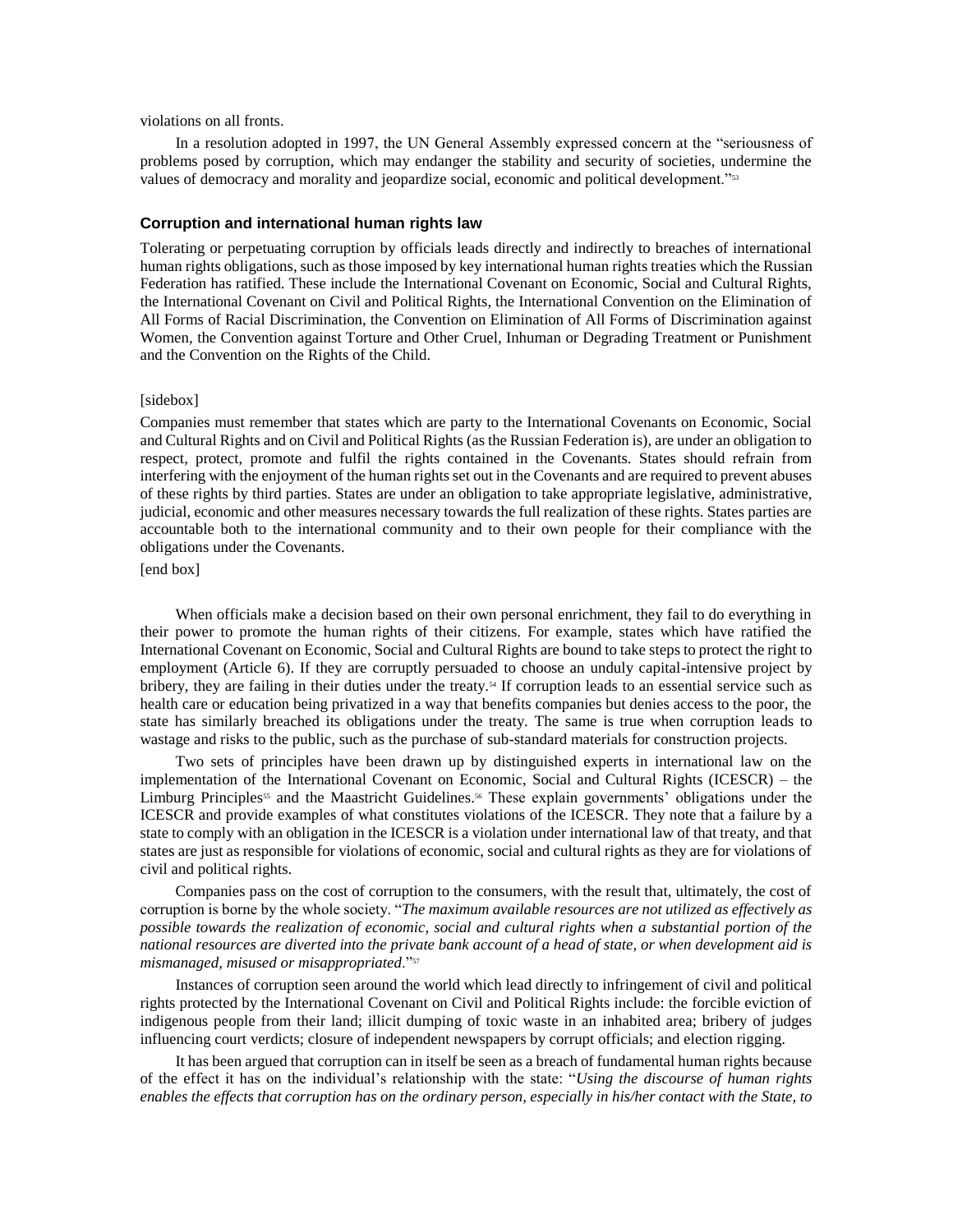*be recognized. Too often, the sufferings of people as a result of corrupt practices are hidden behind vague euphemistic statements of development and poverty levels that fail to draw national or international attention and stimulate the necessary action*."<sup>58</sup>

#### **Corruption in the Russian Federation**

Corruption in the Russian Federation in the post-1991 period reportedly penetrated to the highest levels of government, when some of the people who took over parts of the economy became government officials, issuing themselves licences, privileges and quotas.<sup>59</sup>

In Chechnya, vast sums have been diverted from restoration projects. The newspaper *Segodnya* published several reports which showed that between 1994 and 1996, while the federal government was committing more and more resources for the rebuilding of Chechnya (at the same time as pursuing the war), there was no activity on the ground to indicate any restoration or rehabilitation.<sup>60</sup> The Audit Chamber, a Russian, independent state auditor, found US\$1 billion missing from money that was earmarked for administration and reconstruction in Chechnya.

Corruption is widespread throughout the Russian Federation. The Audit Chamber found recently that in 1997 one-sixth of the country's budget was misspent, a loss of nearly \$10 billion. It uncovered instances of corruption involving some of Russia's biggest companies and government departments. These include gold sales without authorization, illegal retention of commissions, illegal auction of state assets,<sup>51</sup> and financial irregularities. While some people became fabulously wealthy, large sections of society faced rapid impoverishment.

#### **Anti-corruption initiatives**

There is a strong business argument for companies to lobby for a more effective legal infrastructure to combat corrupt practices in the Russian Federation. In one case, when Euro-Asia Investment Holdings tried to collect \$6 million it was owed after a court ruled in its favour, the Russian company which owed the money simply disappeared. An employee of the US company received a death threat when she pressed to collect the debt.

Companies encouraging governments to tackle corruption must bear in mind international human rights standards. In some states, so-called anti-corruption campaigns have been used to target dissidents, excuse repression, and commit further human rights violations.

Companies can remind officials of the growing body of international policies and tools against corruption and the need to act with due regard for human rights.

Some countries have legislation prohibiting bribery abroad.<sup>62</sup> Some US companies operating in the Russian Federation, stung by incidents including death threats and private security forces seizing their plants, have lobbied their government to raise the lack of rule of law and corruption with their Russian Federation counterparts.

Regional initiatives have been launched by the Council of Europe and the Organization of American States. The Russian Federation signed the Criminal Law Convention on Corruption of the Council of Europe in January 1999.

International efforts include the Global Program Against Corruption being coordinated by the UN Office for Drug Control and Crime Prevention. In 1996, the UN General Assembly adopted a Declaration against Corruption and Bribery in International Commercial Transactions.<sup>63</sup> It adopted an International Code of Conduct for Public Officials in 1996,<sup>64</sup> which recognized the seriousness of the problems posed by corruption and the importance of international cooperation in action against corruption. In 1997 and 1998, the UN General Assembly adopted resolutions calling for international action against corruption.<sup>65, 66</sup> Such resolutions are important in signifying broad political agreement in the international community.

Within the Russian Federation, companies can seek the support of local anti-corruption coalitions, which include "Businessmen for the Rule of Law", shareholder rights activists, policy activists, and the Audit Chamber. The World Economic Forum has launched an initiative on corporate governance in the Russian Federation.<sup>67</sup>

While the Russian Federation is not a member of the OECD, most of the foreign companies investing there are from OECD countries. The OECD has a Convention on Combating Bribery of Foreign Public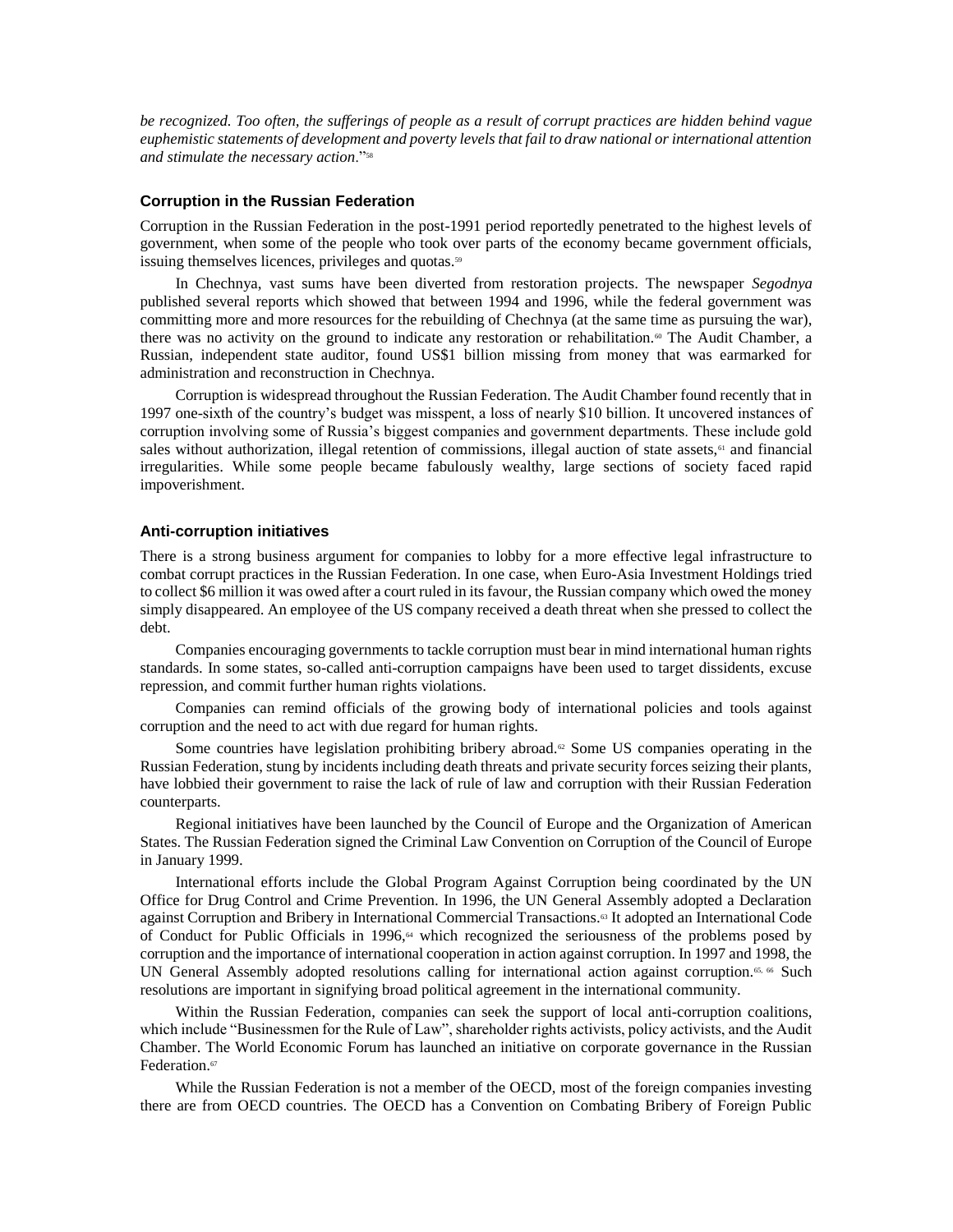Officials in International Business Transactions (December 1997).<sup>68</sup>

Companies can also use industry-led initiatives to combat corruption. These include: the Mining and Minerals Sustainable Development network, run by the UK-based International Institute for Environment and Development; the Wolfsberg Principles, which apply to banks and address money-laundering; the Anti-Corruption Task Force of the Oil and Gas Association; and the integrity standards of the International Federation of Consulting Engineers (FIDIC), which apply to engineering firms and aim to reduce corruption in aid-funded public procurement from the private sector. The website of the Berlin-based non-governmental organization Transparency International<sup>®</sup> offers resources for companies to help them operate in difficult economies without succumbing to corruption.

## **Human rights violations in the Russian Federation**

Amnesty International's worldwide membership launched a campaign in November 2002 to promote respect for human rights in the Russian Federation, focusing on specific and serious violations of international human rights and humanitarian law by Russian law enforcement and security forces.19<sup>70</sup>

Across the Russian Federation, torture and ill-treatment by law enforcement officials appears to be virtually routine. The victims include children and women. Most of those in pre-trial detention are held in conditions which amount to cruel, inhuman or degrading treatment. The Russian Federation's prison population is estimated at around  $850,000.19$ <sup>71</sup> Its imprisonment rate is among the highest in the world.

In the context of the conflict in Chechnya, there have been widespread and credible reports of attacks against civilians, rape and other forms of torture, "disappearances" and extrajudicial executions by Russian forces. Chechen forces are also reported to have committed abuses.

The campaign highlights the lack of accountability for the perpetrators of these abuses – Amnesty International believes this is a major factor contributing to their persistence. It also emphasizes the obstacles faced by victims – particularly women, children and members of ethnic or national minorities – in obtaining redress, and the measures required to enable them to see justice done.

The campaign seeks to highlight the discrepancy between the human rights protection which those living in the Russian Federation have in international and national law, and the reality of widespread human rights abuses committed in a climate of impunity. Amnesty International members around the world will be urging the government to live up to its obligations to protect and promote human rights so that there is justice for everybody. For further information see the campaign report – *The Russian Federation: Denial of justice* (AI Index: EUR 46/027/2002).

Companies wishing to do business in the Russian Federation in a responsible manner need to be aware of many pressing human rights issues.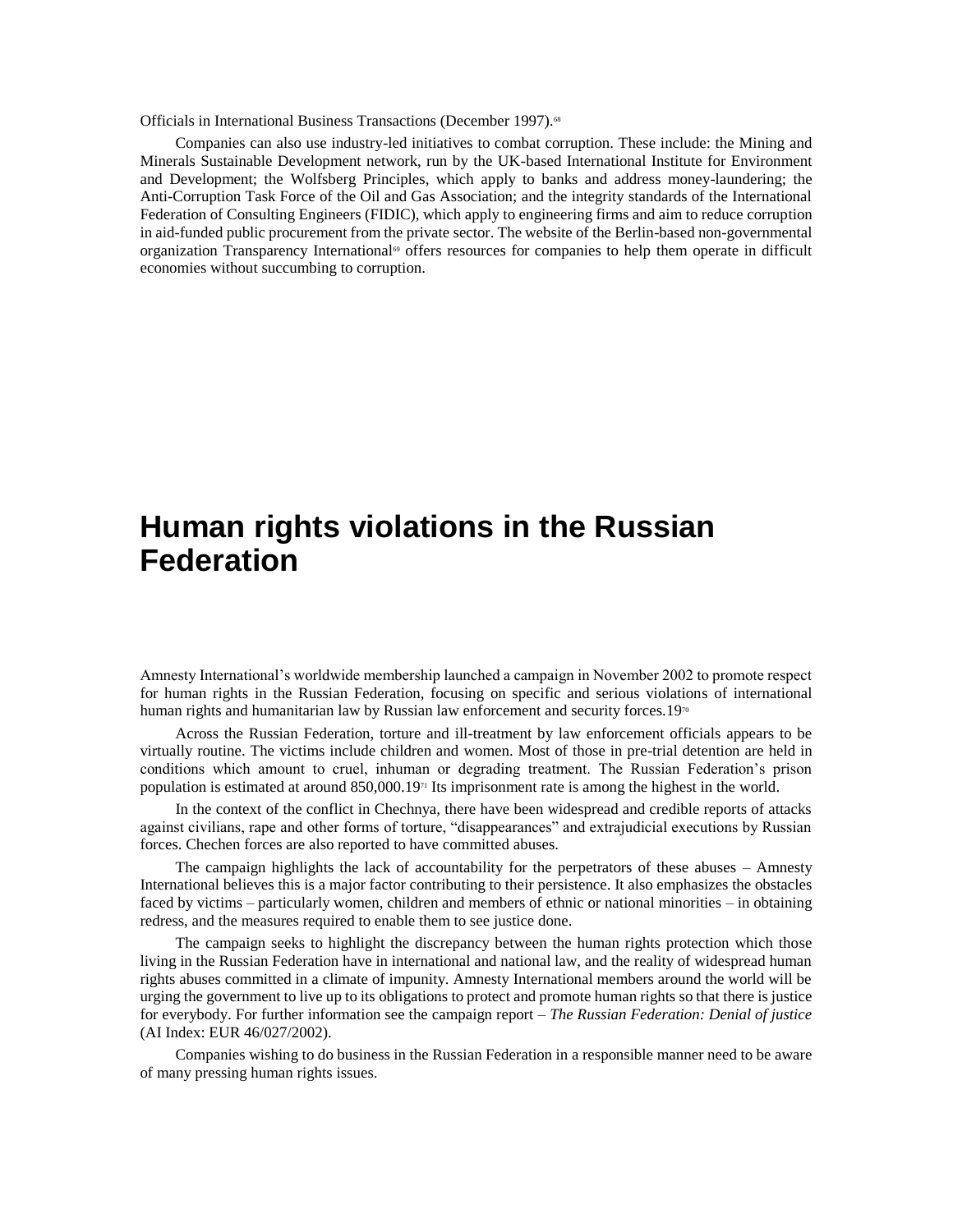#### **Human rights violated in the criminal justice system**

- Anyone imprisoned in the Russian Federation faces overcrowded jails and appalling conditions. Some 100 prisoners may be packed into cells less than 100 metres square, where the prisoners sleep in shifts. Mental illness is widespread and diseases spread quickly. In May 2002 the Deputy Justice Minister reportedly stated that more than half of all prisoners in the Russian Federation were ill, including 92,000 with tuberculosis, 33,600 who were registered with HIV/AIDS, and 30,000 with syphilis.<sup>72</sup>
- Children are imprisoned in large numbers, mostly picked up by the police for petty crimes. Children are routinely held for months or even years in pre-trial detention and sentenced to long terms of imprisonment for relatively minor offences. In mid-2001 there were more than 17,000 children serving prison sentences in 64 special colonies for juveniles, according to the Justice Ministry. Many more are held in pre-trial detention facilities, crammed into dirty, badly ventilated and vermin-infested cells.
- Police have tortured and ill-treated detainees in their custody in order to extract confessions, virtually as a matter of routine. People are at greatest risk of torture and ill-treatment in police custody during the hours immediately after arrest, before they are charged. Methods of torture commonly reported include beatings, electric shocks, rape, the use of gas masks to induce near-suffocation, and tying detainees in painful positions. The victims come from all walks of life, but members of ethnic minorities and the poor are most at risk.
- Officers of the armed forces continue to permit, encourage and often participate in "*dedovshchina*", the violent and cruel hazing of young recruits which, at best, involves forcing recruits to perform menial tasks, often outside official duties, and, at worst, leads to beatings, torture, murder and suicide.
- There is a persistent pattern of impunity for torture and other ill-treatment benefiting both civil and military officials.

#### **Discrimination and ethnically motivated violence**

- Discrimination against women in the Russian Federation is reflected in the prevalence of domestic violence and reinforced by the authorities' failure to take steps to prevent it. The authorities have stated that 14,000 women die every year at the hands of their husbands or other relatives. Yet men who beat or rape their wives or commit other acts of domestic violence are highly unlikely to face prosecution. The law does not recognize domestic violence as a distinct crime, and does not even allow officials to give perpetrators a warning through an administrative sentence or a fine. Nearly 50 versions of a national law to address domestic violence have failed to make any progress in parliament.
- Discrimination against people belonging to certain ethnic groups or nationalities is widespread. Such groups include Chechens, other Russian citizens, migrant workers from territories of the former Soviet Union and refugees from further afield. There is a consensus of concern that discriminatory practices are linked with the registration system and its enforcement, particularly in Moscow. In 1991 the "*propiska*" system, under which people had to register their place of residence and were not allowed to move or change it without official permission, was abolished. However, variants of this system are still being enforced by some local governments.<sup>73</sup>20
- Discriminatory practices in relation to the issuing of passports and residence registration stamps expose people throughout the Russian Federation, and in particular those easily identifiable as non-Slavs, to the threat of arbitrary detention, extortion and bribery, and deprive them of a whole range of civil and political rights. In March 2002 the governor of Krasnodar Territory in the south of Russia announced his intention to initiate a campaign of mass expulsion of "illegal migrants". These include several thousand former citizens of the Soviet Union who have been prevented by local discriminatory policies from asserting their right to Russian citizenship and local residency.
- Ethnically motivated violence is a serious problem, particularly in cities. Victims include students and refugees from Africa, Jewish people, and people from the north and south Caucasus (including ethnic Chechens), South, Southeast and Central Asia, the Middle East and Latin America. Many racist attacks are not reported to the police. This applies to refugees and members of ethnic and national minorities who have a justified fear that any approach to the police will lead to harassment and extortion because their identity papers are not accepted as valid by the police or who have been denied registration or passports because of institutionalized discrimination. The police are often reluctant to classify such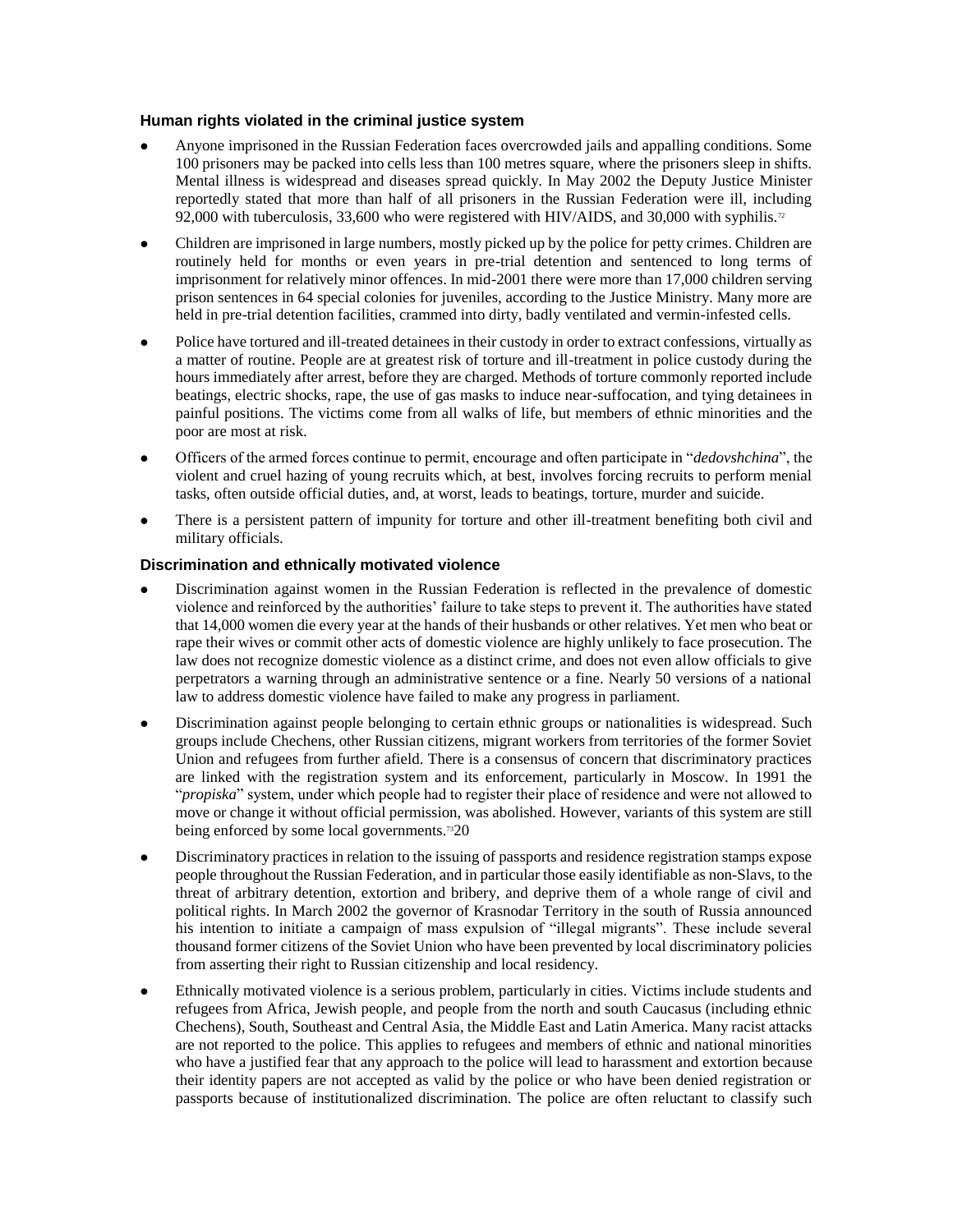attacks as racially motivated; highly placed police officials have frequently and publicly described racist attackers as mere drunken "hooligans".

 Legal provisions for asylum-seekers are inadequate. Many asylum-seekers are subjected to *refoulement* (forcible return) to countries where they are at risk of grave human rights violations before their claims for asylum have been fully considered.

#### **Restrictions on freedom of expression**

- Restrictions on freedom of expression include the imprisonment of prisoners of conscience, such as environmental campaigner Grigory Pasko, imprisoned for four years for revealing the Russian navy's illegal dumping of nuclear waste, and the politically motivated persecution of an independent journalist, Olga Kitova, who was convicted in December 2001 on charges of slander and insulting or threatening an official after she alleged official corruption. In another well-known case, Alexandr Nikitin, a retired naval officer, was charged with espionage and revealing state secrets for his writings on the risks of radioactive pollution from Russia's Northern Fleet. He was charged in 1996, and finally acquitted only in 2000.
- Independent news outlets have been taken over or forced to close down. In April 2001, the partially state-owned gas giant, Gazprom, forcibly took over the Media-Most group. Media-Most ran the independent television station, *NTV*, renowned for critical reporting of government actions (including the armed conflict in Chechnya); the national daily newspaper, *Sevodnia*; the weekly news magazine, *Itogi*; and the radio station, *Ekho Moskvy*. Following the takeover, Gazprom promptly fired the editorial staff of *Itogi* and closed down *Sevodnia* altogether. It replaced the board and executive director of *NTV*, prompting large numbers of staff to leave. The subsequent closure of TV-6, owned by Boris Berezovsky, a high-profile opponent of President Putin, was widely viewed as being politically motivated and linked with the closure of *NTV*.

#### **The conflict in Chechnya**

- The conflict in Chechnya has been characterized by widespread and credible reports that Russian forces have been responsible for violations of international human rights and humanitarian law. These have included "disappearances", extrajudicial executions and torture, including rape, particularly during "special operations" or "sweeps", and the creation of illegal temporary detention centres, including "filtration camps".
- Russian forces have arbitrarily detained, tortured or killed thousands of civilians. Most people who are detained by Russian forces are picked up during identity checks on civilian convoys travelling from Chechnya to Ingushetia or during military raids (so-called *zachistki* or "clean-up" raids) on populated areas. These raids are accompanied by widespread abuses against the civilian population. Civilians, including women and children, have reportedly been abducted, subjected to rape and other forms of torture, and killed.
- Detainees have been held in facilities that sometimes amount to little more than pits in the ground. They are denied access to relatives, lawyers and the outside world. Survivors have said that torture is routine and systematic. They have reported the rape of male and female detainees, beatings with hammers and clubs, electro-shock torture and exposure to tear gas.
- Some 300,000 people, the majority of them women and children, have fled their homes to escape the fighting. As at mid-2002, approximately 160,000 remained in temporary accommodation and in camps for internally displaced people, the majority in neighbouring Ingushetia, where they faced severe overcrowding and harsh conditions. On 29 May 2002 the President of Ingushetia and the pro-Moscow head of the Chechen administration signed an agreement affirming that "all Chechen refugees should be brought back home from Ingushetia before the end of September." This could force internally displaced Chechens to return to Chechnya, where their lives would be in danger, and where international humanitarian and human rights organizations have only limited access.
- Chechen forces are also reported to have committed abuses. According to reports, Chechen fighters who have been operating in and around populated areas have failed to take measures to protect civilians.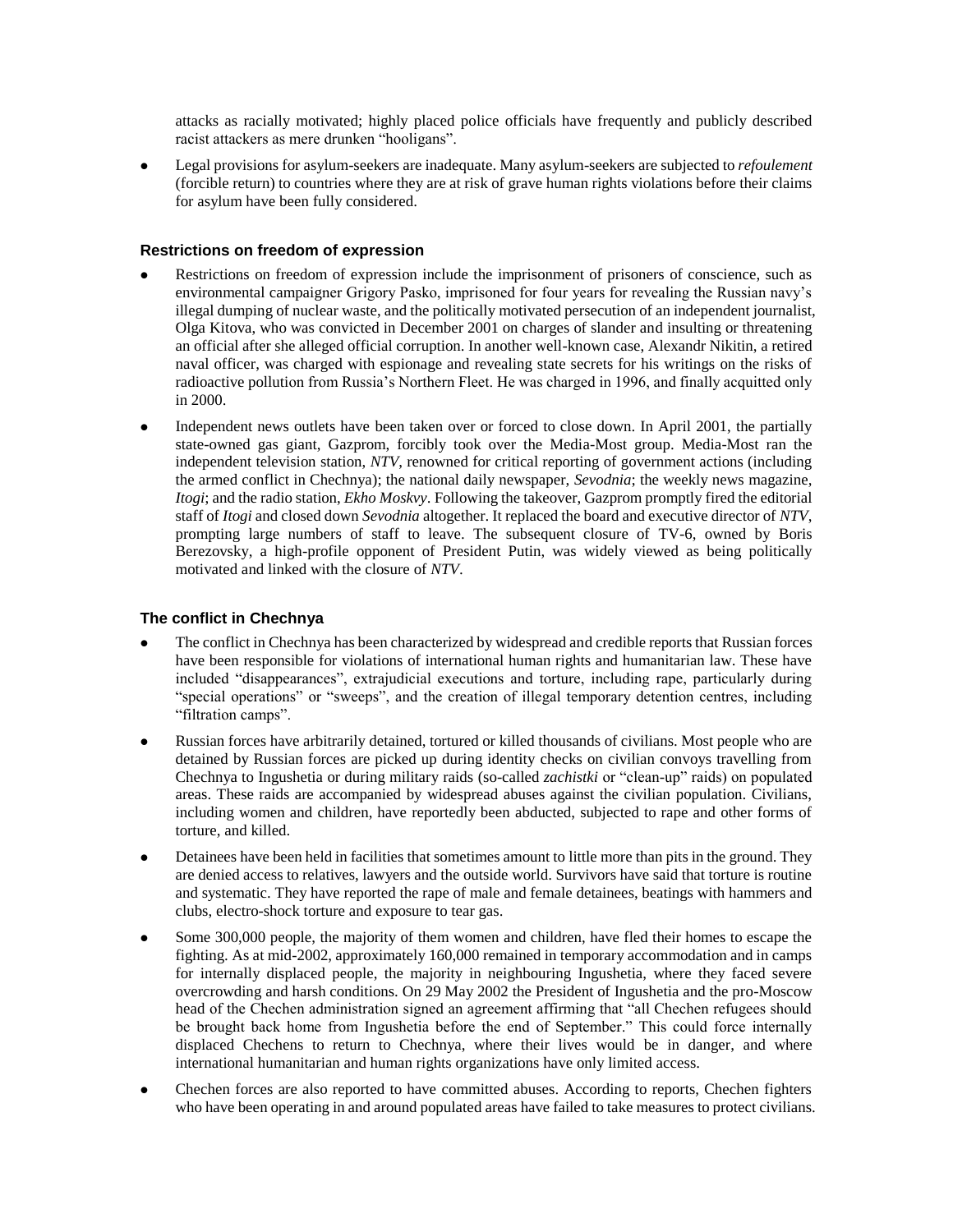They are also said to have targeted civilian members of the pro-Moscow administration in attacks that have resulted in dozens of fatalities and serious injuries, and to have kidnapped civilians and held them hostage. Chechen forces also claim to have executed captured members of the Russian armed forces.

### **What companies can do**

Companies operating in the Russian Federation should be aware of the human rights environment in the country, to ensure that they are in no way involved in abuses, either directly or indirectly by providing services, goods or finances. Companies should do whatever they can to protect the human rights of their own staff and their dependants.

#### [sidebox]

Amnesty International calls upon companies doing business in the Russian Federation to bear in mind Amnesty International's Human Rights Principles for Companies and to apply them to their specific cases and industries.

[end box]

There are other things companies can do, within their sphere of influence. Corruption, lack of transparency and the absence of the rule of law affect businesses. They also have an adverse effect on human rights. Companies doing business in the Russian Federation have the right to insist that international standards are followed within the sphere of business practice.

#### **Write your own code of conduct**

Companies operating in the Russian Federation should prepare their own code of conduct which explicitly recognizes the importance of respecting human rights. In doing this, they should bear in mind the Universal Declaration of Human Rights, the International Covenant on Civil and Political Rights, the International Covenant on Economic, Social and Cultural Rights, and the Fundamental Conventions of the International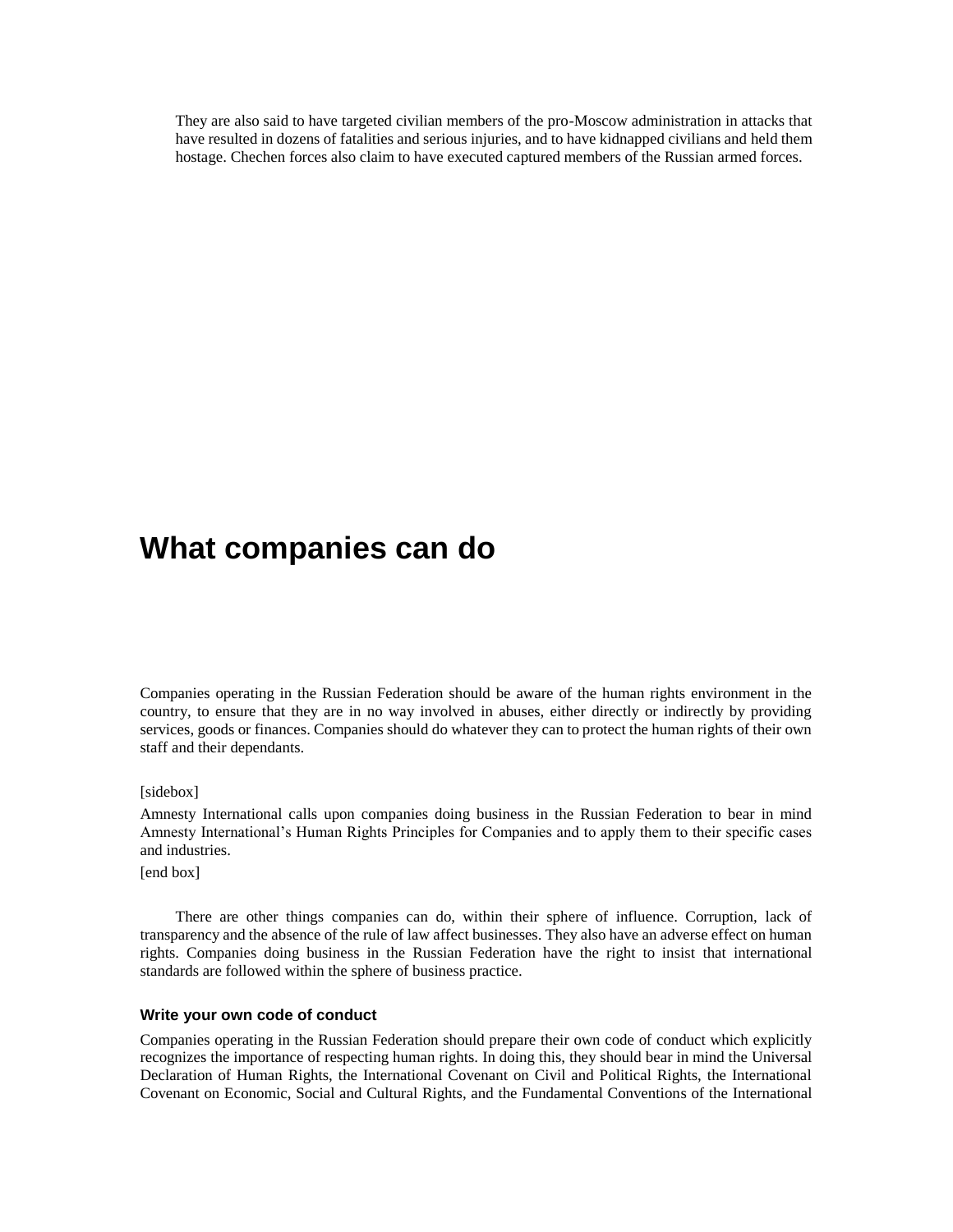Labour Organisation.

This will allow companies to evaluate the impact of their operations and policies within a human rights framework. It will remind companies of international agreements and treaties signed by their governments, as well as what is expected of companies. The code of conduct should be translated into operating policies at all levels of the company. It should be made applicable to subsidiaries, partners, associate companies and suppliers.

#### **Avoid corrupt practices**

Companies should take all steps to avoid being involved in corruption. Not only does the maintenance of a corrupt apparatus lead to violations of civil and political rights, but corruption diverts resources from legitimate ends to illegitimate ends, and as such, prevents a state from fulfilling its obligations to realize economic, social and cultural rights.

If your company is headquartered in an OECD member state which has ratified the OECD Convention on Combating Bribery of Foreign Public Officials in International Business Transactions, this treaty provides your company with a protective shield to avoid being complicit in corrupt acts.

If your company is from an OECD state, the OECD Guidelines for Multinational Enterprises provide an additional framework to assist your company to operate in a socially responsible manner.

#### **Ensure respect for human rights**

Security for your employees and assets is a legitimate concern for your company. In order to deploy security personnel in a manner consistent with human rights, Amnesty International calls upon you to make a thorough assessment of the past record of any company which you are considering using to provide security services.

All security personnel – whether public officials or employees of private firms – should be aware of and abide by the standards in the UN Code of Conduct for Law Enforcement Officials and UN Basic Principles on the Use of Force and Firearms by Law Enforcement Officials.

If your company is in the extractive sector, you should also bear in mind the Voluntary Principles on Security and Human Rights.

You should also make sure that you do not provide any facilities, including military, logistic, or financial, that might enable a state or private security firm to commit human rights violations.

Amnesty International urges companies using prison labour to take all precautions to protect the human rights of the prisoners. Companies using prison labour should ensure that it is not forced labour, and that the rights of the prisoners are not violated.

#### **Do not feed the trade in conflict diamonds**

If your company is in the business of diamonds, you need to familiarize yourself with issues connected to the trade in conflict diamonds. The Kimberley Process for Conflict Diamonds<sup> $74$ </sup> is an international negotiation process involving companies, NGOs and diamond mining, processing, and trading countries, with a view to eliminating the trade in diamonds from conflict zones. It is particularly important in the Russian Federation. During 1999 and 2000, human rights abuses in Sierra Leone committed by the armed opposition group, the Revolutionary United Front (RUF), increased significantly. The RUF was financing its activities by selling Sierra Leonean diamonds in the international markets through Liberia, which showed an unexpected surge in its diamond exports. Amid mounting concern over the situation, the international community imposed sanctions on diamond exports from Sierra Leone, but exports from Liberia continued. At that time, industry officials claimed that the diamonds being exported from Liberia were Russian, not Sierra Leonean. This confused state of affairs was possible because of the lack of export monitoring in the Russian Federation.<sup>75</sup> Diamond purchasers wishing to acquire Russian rough diamonds must therefore make sure that the diamonds are of Russian origin, so that conflict diamonds do not enter the international trade disguised as Russian diamonds.

#### **Make information public**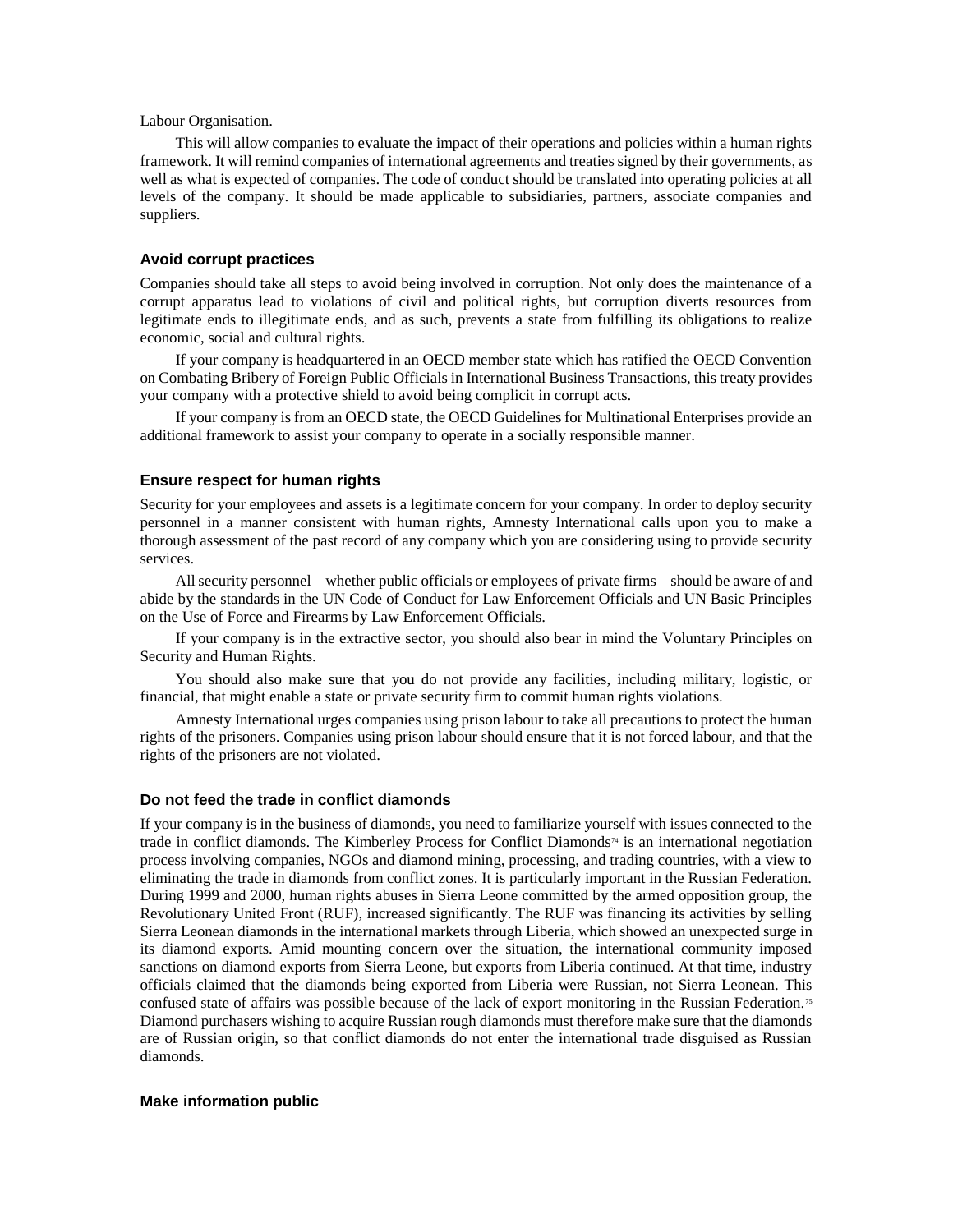Amnesty International urges companies to report their human rights performance on a periodic basis in a verifiable manner. Amnesty International encourages companies to follow the procedures laid down in the Global Reporting Initiative, $\pi$  a voluntary framework of benchmarks by which companies can assess and report their performance.

#### **UN Global Compact: a useful tool**

The UN Global Compact<sup>77</sup> initiative has nine principles, of which two deal with human rights, four with labour standards, and three with environment. The two human rights principles are simple enough: a company must not commit any human rights abuses, and a company should promote respect for human rights. Companies that have signed up to the UN Global Compact can insist on respecting these principles each time they face a problem that may challenge their commitment to human rights, labour or environmental standards.

Some Russian companies have begun to participate in the Global Compact. Yukos Oil, the Russian Federation's second-largest oil company, has joined the Global Compact and has agreed to undertake and design projects to promote peace, digital access and healthcare in the Russian Federation and surrounding countries, in partnership with a UN Office for Project Services.

#### **Use your influence to promote human rights**

International companies that collaborate with Russian counter-parts can promote human rights through their own practices.

For example, a company can insist on equal treatment for all, regardless of gender or ethnic origin. Many international companies operating in South Africa during the later years of the apartheid era followed the Sullivan Principles, which provided for no race-based distinctions in the workplace.

As the Russian Federation integrates into the global economy, it must play by global rules. This means adherence to the rule of law and effective prohibition of arbitrariness and corruption. The Russian Federation needs justice for everybody and human rights for all.

### Appendix 1. Amnesty International's Human Rights Principles for **Companies**

**1. Company policy on human rights**. All companies should adopt an explicit company policy on human rights which includes public support for the Universal Declaration of Human Rights. Companies should establish procedures to ensure that all operations are examined for their potential impact on human rights, and safeguards to ensure that company staff are never complicit in human rights abuses. The company policy should enable discussion with the authorities at local, provincial and national levels of specific cases of human rights violations and the need for safeguards to protect human rights. It should enable the establishment of programs for the effective human rights education and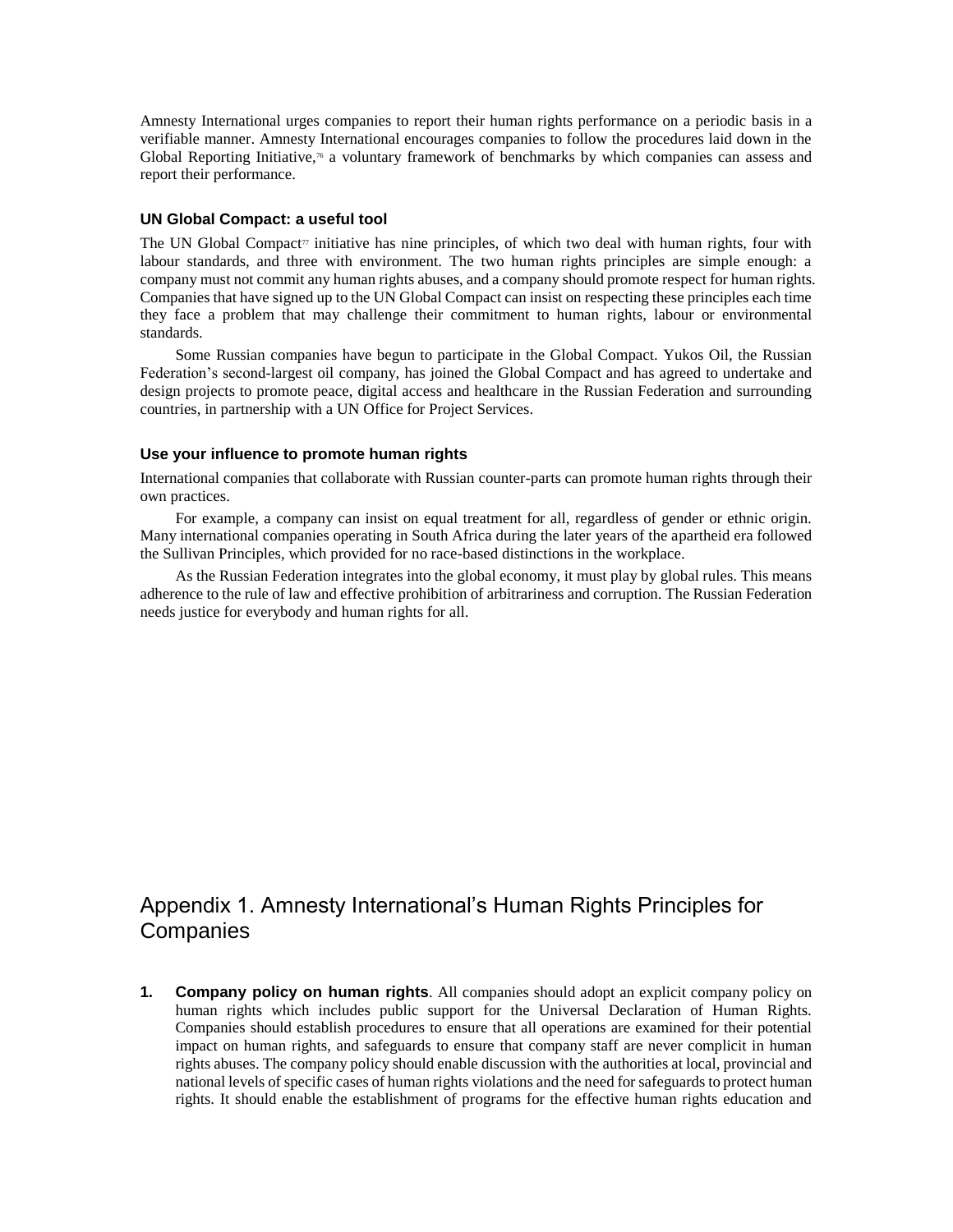training of all employees within the company and encourage collective action in business associations to promote respect for international human rights standards.

- **2. Security**. All companies should ensure that any security arrangements protect human rights and are consistent with international standards for law enforcement. Any security personnel employed or contracted should be adequately trained. Procedures should be consistent with the United Nations (UN) Basic Principles on the Use of Force and Firearms by Law Enforcement Officials and the UN Code of Conduct for Law Enforcement Officials. They should include measures to prevent excessive force, as well as torture or cruel, inhuman or degrading treatment. Companies should develop clear rules for calling in or contracting with state security forces and for not hiring security personnel who have been responsible for serious human rights violations. Any complaint about security procedures or personnel should be promptly and independently investigated. Companies which supply military, security or police products or services should take stringent steps to prevent those products and services from being misused to commit human rights violations.
- **3. Community engagement**. All companies should take reasonable steps to ensure that their operations do not have a negative impact on the enjoyment of human rights by the communities in which they operate. This should include a willingness to meet with community leaders and voluntary organizations to discuss the role of the company within the broader community. Companies should seek to support activities and organizations which promote human rights, for example by supporting education, training or citizenship programs which incorporate human rights issues and organizations which defend human rights.
- **4. Freedom from discrimination**. All companies should ensure that their policies and practices prevent discrimination based on ethnic origin, sex, colour, language, national or social origin, economic status, religion, political or other conscientiously held beliefs, birth or other status. This should include recruitment, promotion, remuneration, working conditions, customer relations and the practices of contractors, suppliers and partners. It should include measures to deal with sexual or racial harassment, and to prohibit national, racial or religious hatred.
- **5. Freedom from slavery**. All companies should ensure that their policies and practices prohibit the use of chattel slaves, forced labour, bonded child labourers or coerced prison labour. This should include ensuring that suppliers, partners or contractors do not use such labour.
- **6. Health and safety**. All companies should ensure that their policies and practices provide for safe and healthy working conditions and products. The company should not engage in or support the use of corporal punishment, mental or physical coercion, or verbal abuse.
- **7. Freedom of association and the right to collective bargaining**. All companies should ensure that all employees are able to exercise their rights to freedom of expression, peaceful assembly and association, as well as a fair means of collective bargaining without discrimination, including the right to form trade unions and to strike. Companies have a responsibility to ensure such rights for their employees even if such rights are not protected in a particular country's national law. Companies should take steps to ensure that suppliers, partners or contractors do not infringe such rights.
- **8. Fair working conditions**. All companies should ensure just and favourable conditions of work, reasonable job security and fair and adequate remuneration and benefits. This should include provision for an adequate standard of living for employees and their families. Companies should take steps to ensure that suppliers, partners or contractors do not infringe such rights.
- **9. Monitoring human rights**. All companies should establish mechanisms to monitor effectively all their operations' compliance with codes of conduct and international human rights standards. Such mechanisms must be credible and all reports must periodically be independently verifiable in a similar way to the auditing of accounts or the quality of products and services. Other stakeholders such as members of local communities in which the company operates and voluntary organizations should have an opportunity to contribute in order to ensure transparency and credibility.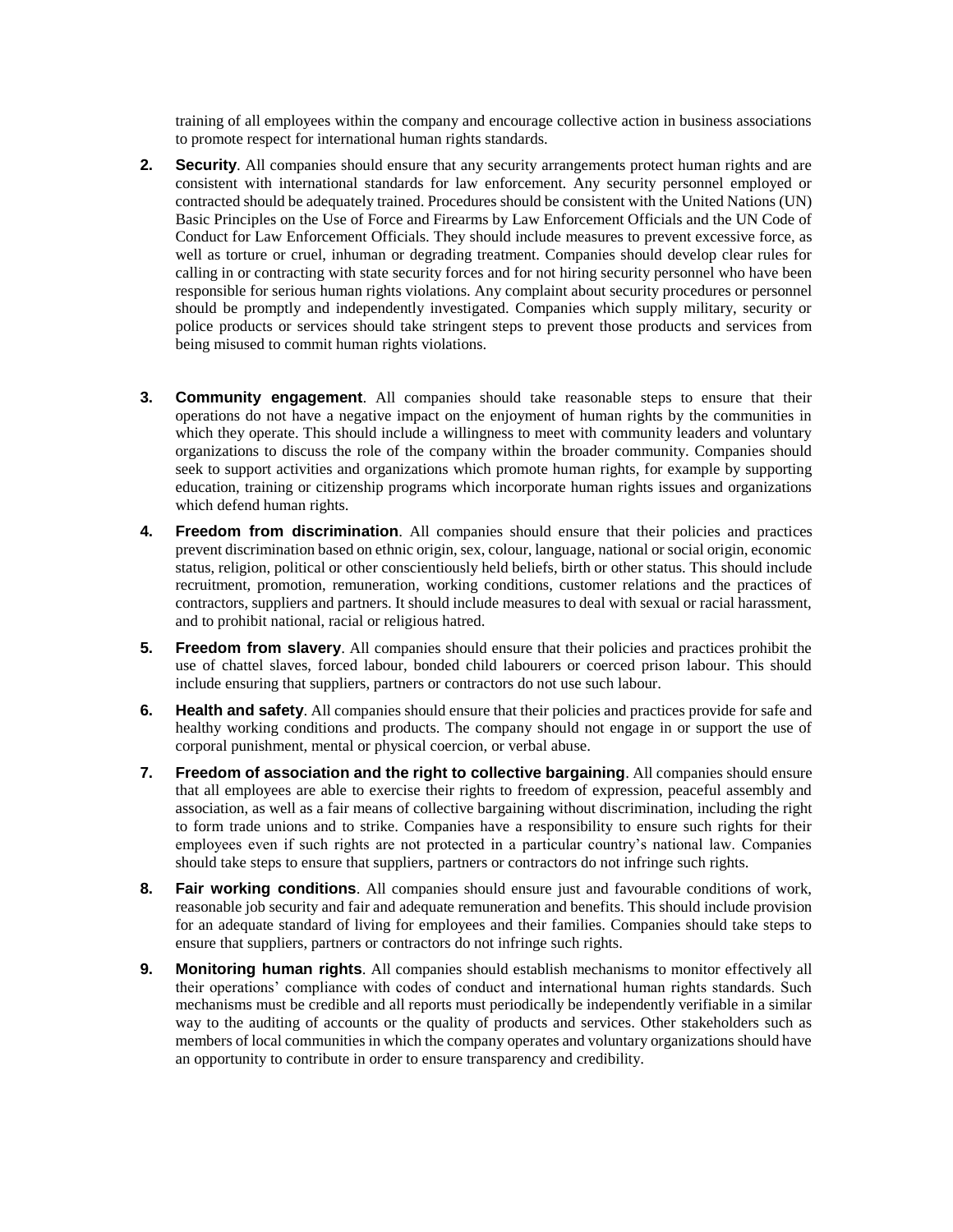### Appendix 2. Ratification Status of the OECD Convention on Combating Bribery of Foreign Public Officials in International Business **Transactions**

| <b>Country</b>           | Ratification/acceptance on | <b>Entry into force</b> | Implementing<br>legislation |
|--------------------------|----------------------------|-------------------------|-----------------------------|
| <b>Argentina</b>         | 8 February 2001            | 9 April 2001            | 10 November 1999            |
| <b>Australia</b>         | <b>18 October 1999</b>     | 17 December 1999        | 17 December 1999            |
| <b>Austria</b>           | 20 May 1999                | 19 July 1999            | 1 October 1998              |
| <b>Belgium</b>           | 27 July 1999               | 25 September 1999       | 3 April 1999                |
| <b>Brazil</b>            | <b>24 August 2000</b>      | 23 October 2000         | 11 June 2002                |
| <b>Bulgaria</b>          | 22 December 1998           | 20 February 1999        | <b>29 January 1999</b>      |
| Canada                   | 17 December 1998           | 15 February 1999        | 14 February 1999            |
| <b>Chile</b>             | <b>18 April 2001</b>       | 17 June 2001            | October 2002                |
| <b>Czech Republic</b>    | 21 January 2000            | 21 March 2000           | 9 June 1999                 |
| <b>Denmark</b>           | 5 September 2000           | 4 November 2000         | 1 May 2000                  |
| <b>Finland</b>           | 10 December 1998           | 15 February 1999        | 1 January 1999              |
| <b>France</b>            | 31 July 2000               | 29 September 2000       | 29 September 2000           |
| Germany                  | 10 November 1998           | 15 February 1999        | 15 February 1999            |
| Greece                   | 5 February 1999            | <b>6 April 1999</b>     | 1 December 1998             |
| <b>Hungary</b>           | 4 December 1998            | 15 February 1999        | 1 March 1999                |
| Iceland                  | <b>17 August 1998</b>      | 15 February 1999        | 30 December 1998            |
| <b>Ireland</b>           |                            | $\overline{a}$          | 26 November 2001            |
| <b>Italy</b>             | 15 December 2000           | 13 February 2001        | <b>26 October 2000</b>      |
| Japan                    | 13 October 1998            | 15 February 1999        | 15 February 1999            |
| <b>Republic of Korea</b> | 4 January 1999             | 5 March 1999            | 15 February 1999            |
| Luxembourg               | <b>21 March 2001</b>       | 20 May 2001             | 11 February 2001            |
| <b>Mexico</b>            | 27 May 1999                | 26 July 1999            | 18 May 1999                 |
| <b>Netherlands</b>       | 12 January 2001            | <b>13 March 2001</b>    | 1 February 2001             |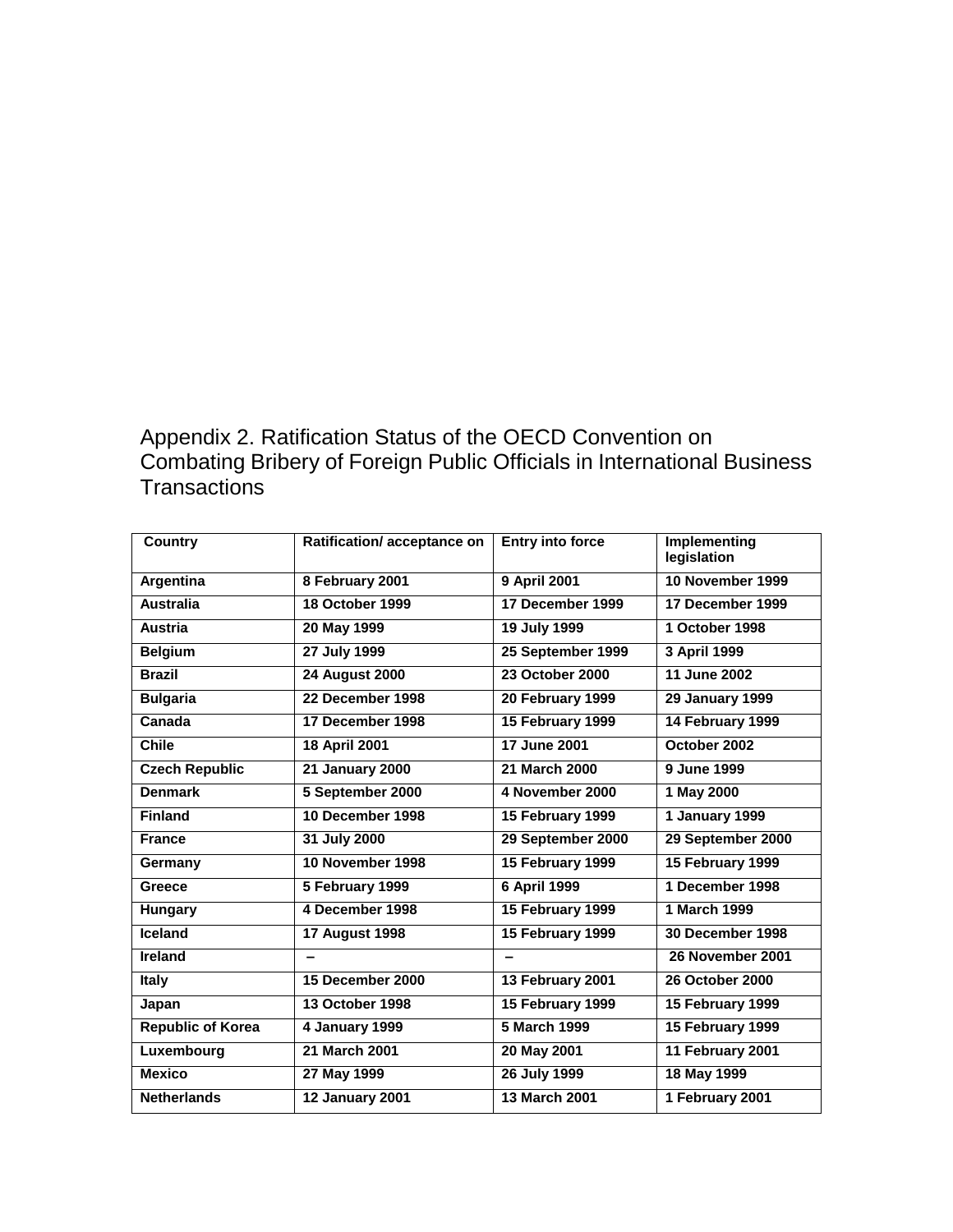| New Zealand            | 25 June 2001      | <b>24 August 2001</b>  | 3 May 2001       |
|------------------------|-------------------|------------------------|------------------|
| <b>Norway</b>          | 18 December 1998  | 16 February 1999       | 1 January 1999   |
| Poland                 | 8 September 2000  | 7 November 2000        | 4 February 2001  |
| Portugal               | 23 November 2000  | <b>22 January 2001</b> | 9 June 2001      |
| <b>Slovak Republic</b> | 24 September 1999 | 23 November 1999       | 1 November 1999  |
| Slovenia               | 6 September 2001  | 5 November 2001        |                  |
| <b>Spain</b>           | 4 January 2000    | 4 March 2000           | 2 February 2000  |
| <b>Sweden</b>          | 8 June 1999       | <b>7 August 1999</b>   | 1 May 2000       |
| <b>Switzerland</b>     | 31 May 2000       | 30 July 2000           | 1 May 2000       |
| <b>Turkey</b>          | 26 July 2000      | 24 September 2000      | -                |
| <b>United Kingdom</b>  | 14 December 1998  | 15 February 1999       | 14 February 2002 |
| <b>USA</b>             | 8 December 1998   | 15 February 1999       | 10 November 1998 |
|                        |                   |                        |                  |

## **ENDNOTES**

**1.** According to the Berlin-based non-governmental organization Transparency International, the Russian Federation ranked 71st out of 102 countries surveyed in its Corruption Perception Index (CPI) 2002 (the countries with the least perceived levels of corruption being placed highest). The annual CPI sensitizes public opinion to the corruption issue, influences the policies of major aid agencies and is a factor in the foreign investment decisions of multinational corporations.

The International Institute for Management Development, working with the World Economic Forum, ranked the Russian Federation last in terms of overall competitiveness in its list of 47 developed and emerging market economies in 2000, and 45th out of 49 countries in 2001.

**2.** According to the World Bank, on a per capita basis, cumulative net foreign direct investment inflows to Russia from 1992 to 1999 were US\$71, compared to \$511 for Poland, \$1,493 for the Czech Republic, and \$1,581 for Hungary.

**3.** *China: Human rights are everybody's business* (AI Index: ASA 17/018/1996), Amnesty International, 1996; *Saudi Arabia: Open for Business* (AI Index: MDE 23/082/2000), Amnesty International 2000.

**4.** See "What Went Wrong: Asian flu or Russian Pneumonia?" by Andrei Piontkowsky at the Jamestown Foundation Conference on Russia, 1999. www.jamestown.org/paper-piontkowsky.rtf

**5.** See Aleksandr Nemtsov, "Alcohol and Mortality in Russia: the 1980s and 1990s" in *Demoskop Weekly*, No 19/20 (May 2001).

**6.** See *Genotsid rossiiskogo naroda*, Kommersant-daily, 13 May 1999. It reports that there were 1.7 million children born in the Russian Federation in 1991; by 1997, that number had dropped to 1.2 million. By contrast, there were 1.6 million deaths registered in 1991, while 2 million were recorded in 1997. Between 1990 and 1997, there was a 35 per cent decline in Russian consumption of meat; a 41 per cent drop in consumption of milk; and a 31 per cent decline in consumption of eggs, while the consumption of potatoes rose 19 per cent. The increase in tuberculosis per 100,000 population rose from 35.8 to 73.9; of syphilis, from 13.4 to 277.3; and of psychic disorders, from 274.3 to 348.2.

**7.** www.un.org/Overview/rights.html and www.unhchr.ch/intlinst

**8.** www.unhchr.ch/intlinst

**9.** www.unhchr.ch/intlinst

**10.** www.ilo.org/public/english/standards

**11.** Developed at the Sub-Commission on the Promotion and Protection of Human Rights UNDoc.,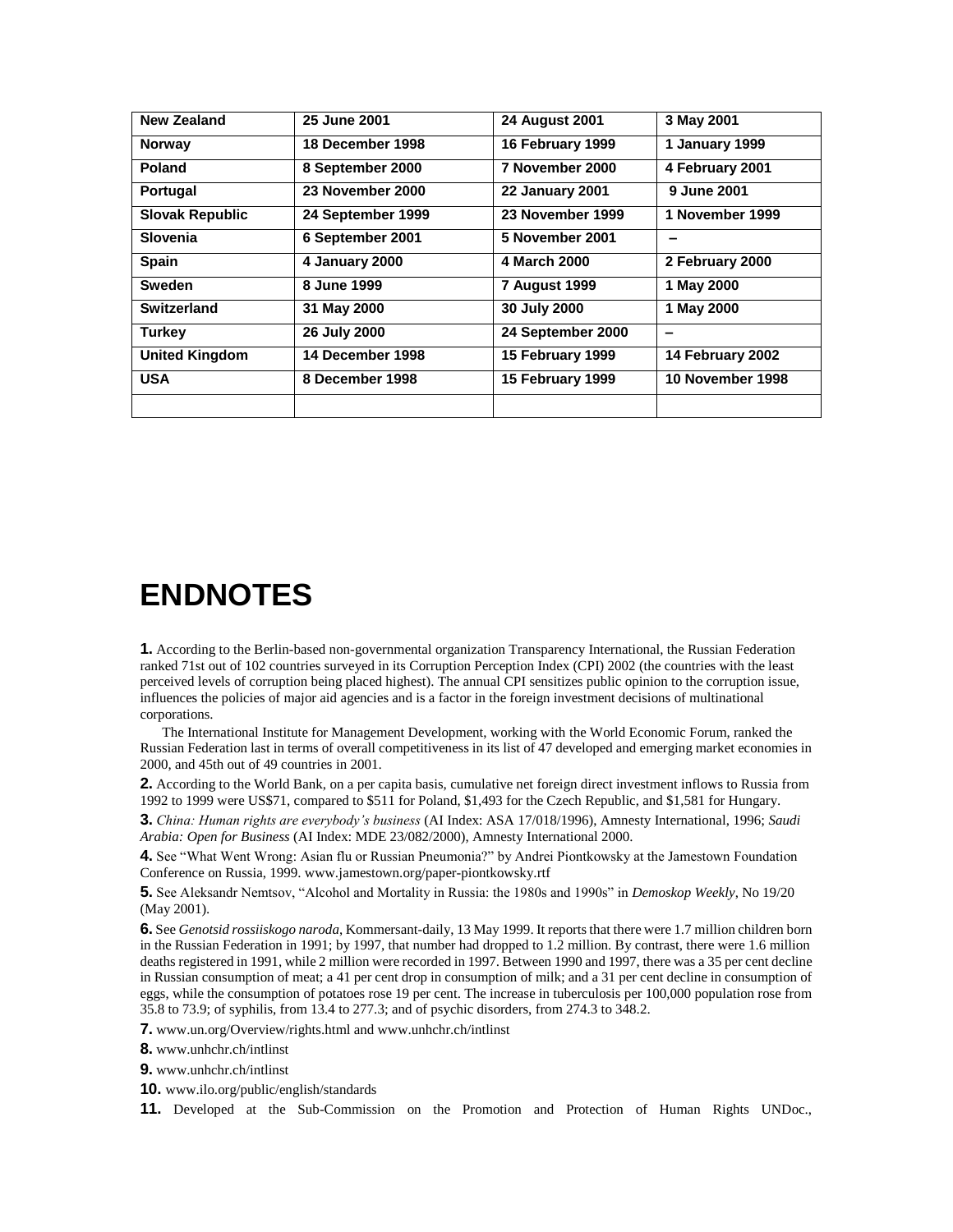E/CN.4/Sub.2/2002/13.

www.business-humanrights.org/Draft-UN-Human-Rights-Responsibilities-of-Business-Aug-2002.htm

**12.** 65.214.34.30/un/gc/unweb.nsf/

**13.** www.globalreporting.org

**14.** www.imf.org/external/np/gov/2001/eng/091801.htm. For ratifications, please see appendix 1, or

www.oecd.org/pdf/M00017000/M00017037.pdf

**15.** www.oecd.org/daf/investment/guidelines/mnetext.htm

**16.** www.state.gov/g/drl/rls/2931.htm

**17.** www.kimberleyprocess.com

**18.** www.unhchr.ch/intlinst

**19.** www.unhchr.ch/intlinst

**20.** web.amnesty.org/ai.nsf/Index/ACT700011998?Open

Document&of=THEMES\ ECONOMIC+RELATIONS

**21.** States may also become party to such treaties through accession or succession.

**22.** Interviews with economists in London and New York.

**23.** For example, according to *The Economist*, to reach the level of prosperity of Portugal, one of the poorer members of the European Union, Russia would have to grow by 8 per cent a year for 15 years. Russian officials have named Portugal as a country whose standard of living they would like to reach in the near future. "Putin's Choice. A Survey of Russia", *The Economist*, 19 July 2001.

**24.** In a memorable phrase, *The Economist* (ibid) wrote: "Investment bankers, who once said they would rather eat nuclear waste than lend to Russia, are now trying to sell Russian shares and bonds to forgetful speculators."

**25.** Some of the recent inflows are from Cyprus, the tax haven Russian businesses prefer.

**26.** Industry estimates; Cambridge Energy Research Associates.

**27.** Source: US Department of Energy.

**28.** OPEC was formed in 1960 to support oil prices. It controls 61 per cent of the world's export market. A cut in oil production in early 1999 saw prices triple to US\$35 a barrel. To assuage fears of inflation, OPEC increased its production and tried to implement a price-band mechanism..

**29.** The oil price has fluctuated from US\$34 a barrel in mid-2001 to \$16 a barrel recently. OPEC would like the price within a band of \$22-28 a barrel.

**30.** *Business Week*, November 2001.

**31.** US Department of Energy; Cambridge Energy Research Associates; interviews with leading oil companies.

**32.** *US News and World Report*, 11 February 2002, p. 48.

**33.** *Business Week*, ibid.

**34.** Gazprom produces nearly 94 per cent of Russia's natural gas, operates the country's 90,000-mile gas pipeline grid and 43 compressor stations, and holds nearly a third of the world's natural gas reserves, with a workforce of 38,000 people. Gazprom is Russia's largest earner of foreign currency, and it pays a quarter of the federal government's tax revenues.

**35.** Interviews with industry officials.

**36.** Estimate by Troika Dialog, a Moscow brokerage.

**37.** Estimate by Russia's Ministry of Internal Affairs.

**38.** See David E. Hoffman, *The Oligarchs: Wealth and Power in the New Russia*, Public Affairs, New York, 2002.

**39.** See Matt Bivens and Jonas Bernstein in *The Russia You Never Met*, in *Demokratizatsiya*, Vol. 6 No. 4, Fall, 1998. They show how once a state-owned enterprise had taken a loan from a bank, when the government failed to pay back the loan (a common occurrence), the bank could take over the company.

Thus, in 1995, Oneximbank won control of 38 per cent of Norilsk Nickel, the giant nonferrous metals producer (which at the time was earning an estimated US\$2 billion a year from exports), in exchange for a \$170 million loan to the government. In August 1997, it paid another \$250 million to retain the stake. After its repayment of the loan was deducted, the government had received a mere \$80 million for a major share in the plant that produces 90 per cent of Russia's nickel, 90 per cent of its cobalt and all of its platinum.

Similarly, Bank Menatep won 78 per cent of Yukos, Russia's second largest oil company, with a bid of \$309.1 million, \$9 million above the minimum bid, giving it control of two per cent of the world's known oil reserves. Bank Menatep organized the auction and rejected a bid from a consortium consisting of Alfa Bank, Inkombank and Rossiisky Kredit on procedural grounds.

**40.** See Svetlana Glinkina, *The Criminal Components of the Russian Economy*, working paper, Berichte des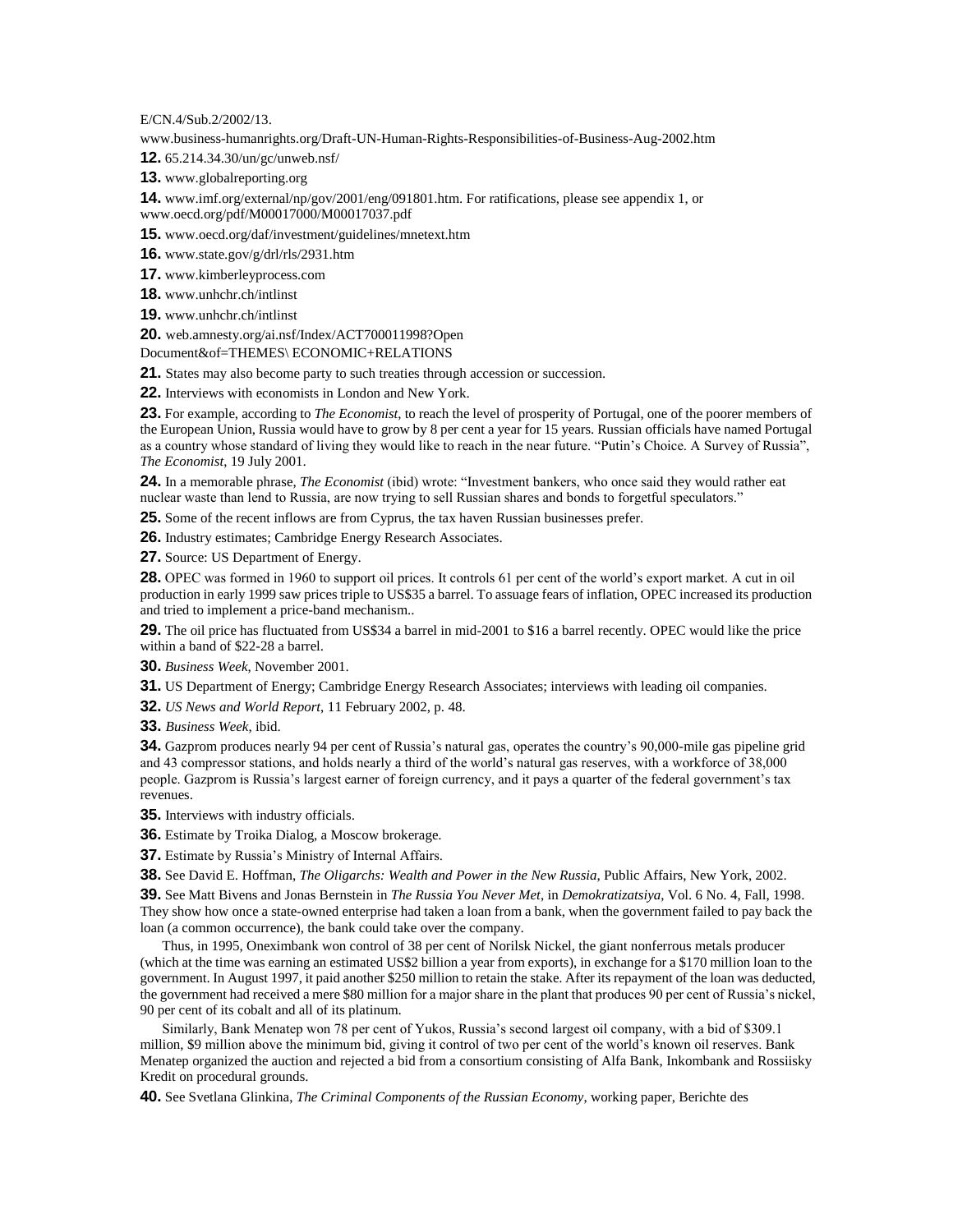Bundesinstituts der Wissenschaftlichen und Internationalen Studien, Koln institut fur Ost Europa, No. 29, 197.

**41.** From Opinion Analysis: USIA, M-27-99, 11 February 1999. The polling was conducted by the All-Russian Center for the Study of Public Opinion (VTsIOM).

**42.** See, for example, the UN Code of Conduct for Law Enforcement Officials, and UN Basic Principles on the Use of Force and Firearms by Law Enforcement Officials.

**43.** See *The Russian Mafia: Private Protection in a New Market Economy*, by Federico Varese, Oxford University Press, 2001.

**44.** See Sabrina Tavernise in "Handful of Corporate Raiders Transform Russia's Economy", *The New York Times*, 13 August 2002.

**45.** Alena V. Ledenava, author of *Russia's Economy of Favors*, Cambridge University Press, 1998. See *How Russia Really Works*, by Alena Ledenava, available from the Center for European Reform, April 2001. www.cer.org.uk.

**46.** Peter Solomon argues in *The Limits of Legal Order in Post-Soviet Russia* (Post-Soviet Affairs, No. 2, 1995, p. 89): "The legacy left by Soviet power to its successor states did not include legal order.... A hierarchy of legal rules, open to scrutiny and enforceable, did not exist.... Courts were dependent upon the good graces of politicians."

**47.** Richard Newton, Group Vice-President, BP, quoted in *The Governance of Bribery and Corruption: A Survey of Current Practice* by Friends Ivory and Sime, a London-based investment firm (February 2002).

**48.** Statement attributed to Shell Oil Co., quoted in Friends Ivory and Sime, ibid.

**49.**www.unhchr.ch/development/governance-01.htm

**50.** See *Fighting Corruption to Improve Good Governance*, UNDP, New York, 1999.

**51.** See, for example, P. Mauro's paper, *Corruption and the Composition of Government Expenditure*, in the *Journal of Public Economics*, 69: 263-279, which shows a negative correlation between corruption and government expenditure on education.

**52.** See, for example, Nihal Jayawickrama in *Corruption – A Violation of Human Rights?* at www.transparency.org. Paper presented at the Sofia Conference in June, 1998. He writes, *inter alia*: "The concept of progressive realization [of economic, social and cultural rights], while being sufficiently flexible to reflect the realities of the real world and the difficulties involved for any country in ensuring the full realization of all the rights in the shortest possible time, nevertheless imposes a clear obligation to move as expeditiously and effectively as possible towards that goal, utilizing the maximum resources available to that country. Corruption runs counter to both obligations."

**53.** Res. 51/59, 28 January 1997.

**54.** See Jayawickrama, ibid.

**55.** Limburg Principles on the Implementation of the ICESCR, 1986.

**56.** Maastricht Guidelines on Violations of Economic, Social and Cultural Rights, 1997.

**57.** Jayawickrama, ibid.

**58.** See *Human Rights and Corruption,* a research paper produced by the Center for Democratic Institutions. Author: Zoe Pearson, Faculty of Law, Australian National University. The project is supervised by Hilary Charlesworth, director at the Center for Public and International Law, ANU.

**59.** Piontkowsky, ibid. He cites an interview given to the *Financial Times* by Boris Berezovsky, who said: "We hired Anatoly Chubais [Russian official who launched privatization]. We invested huge amounts of money in the election campaign. We secured Yeltsin's election victory. Now we have the right to assume posts in the government and enjoy the fruits of our victory."

**60.** See many issues of *Segodnya* throughout 1995. For example, in September 1995, the leader of the Agrarian Party of Russia, Mikhail Lapshin, held a press conference in Moscow after returning from a visit to the North Caucasus region. He reported that, while Russian builders had reported "the restoration of 7,000 homes destroyed in Chechnya during the course of military actions," he had not seen "a single such [restored] house" during his visit." (*Segodnya*, 13 September 1995).

**61.** See, for example, *Sale of the Century: The Inside Story of the Second Russian Revolution*, Chrystia Freeland, Little, Brown and Co., (2000). Also, *The Oligarchs: Wealth and Power in the New Russia*, David E. Hoffman, Public Affairs, 2002.

**62.** Foreign Corrupt Practices Act (1977) of the USA, for example.

**63.** Res. 51/191, 16 December 1996.

**64.** Res. 51/59, 12 December 1996.

**65.** Res.52/87, 12 December 1997.

**66.** Res. 53/176, 15 December 1998.

**67.** www.weforum.org

**68.** See Appendix 2 for a list of countries that have ratified the Convention.